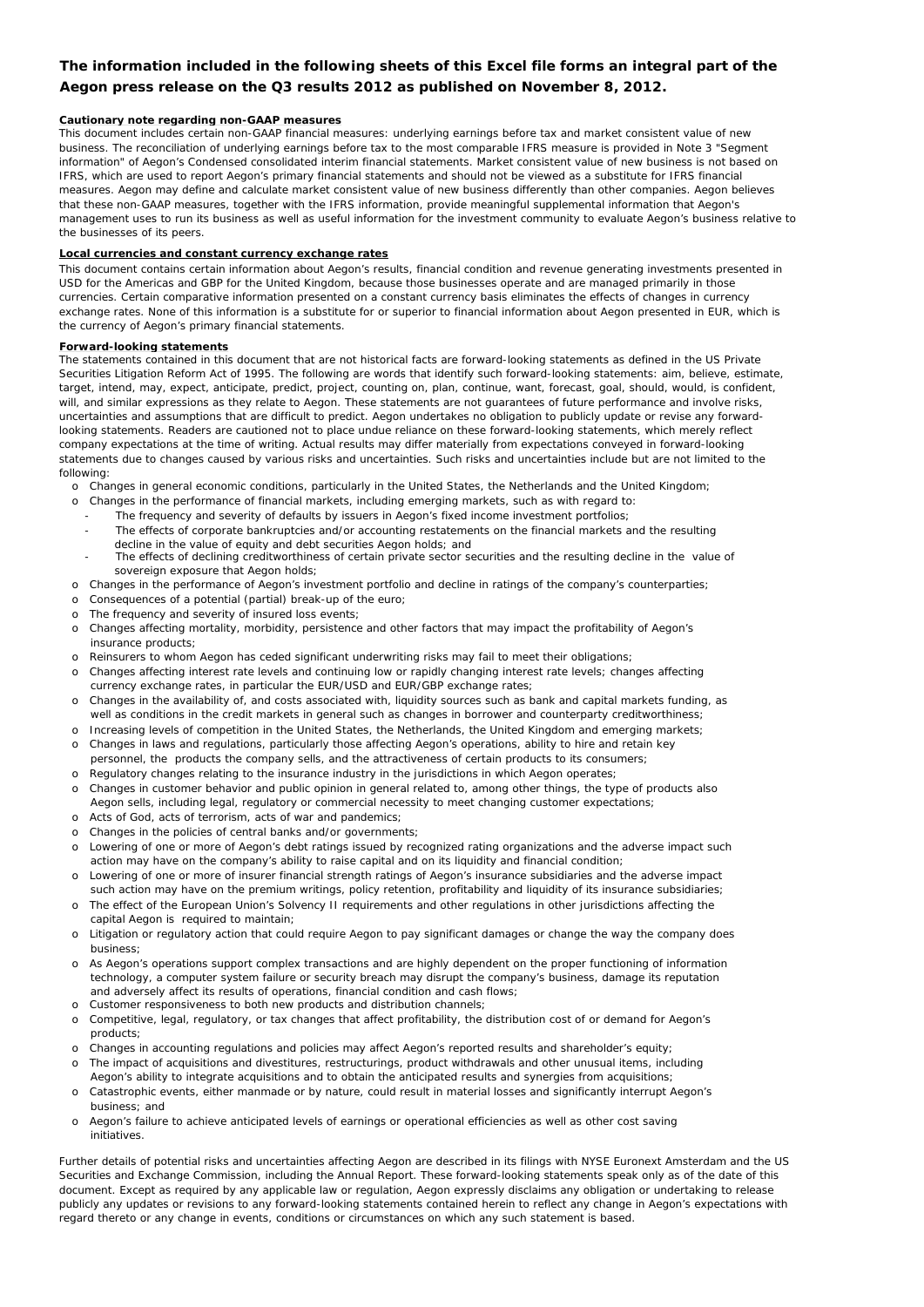| Key performance indicators              |                |         |         |                |         |                          |                 |                 |     |
|-----------------------------------------|----------------|---------|---------|----------------|---------|--------------------------|-----------------|-----------------|-----|
| amounts in EUR millions b)              | <b>Notes</b>   | Q3 2012 | Q2 2012 | %              | Q3 2011 | %                        | <b>YTD 2012</b> | <b>YTD 2011</b> | %   |
| Underlying earnings before tax          |                | 472     | 443     | $\overline{7}$ | 361     | 31                       | 1,340           | 1,176           | 14  |
| Net income                              | $\overline{2}$ | 374     | 254     | 47             | 60      | $\overline{\phantom{a}}$ | 1,149           | 791             | 45  |
| Sales                                   | 3              | 1,550   | 1.604   | (3)            | 1,620   | (4)                      | 4,912           | 4,292           | 14  |
| Market consistent value of new business | $\overline{4}$ | 173     | 117     | 48             | 93      | 86                       | 415             | 351             | 18  |
| Return on equity                        | 5              | 7.7%    | 6.8%    | 13             | 6.8%    | 13                       | 7.0%            | 7.4%            | (5) |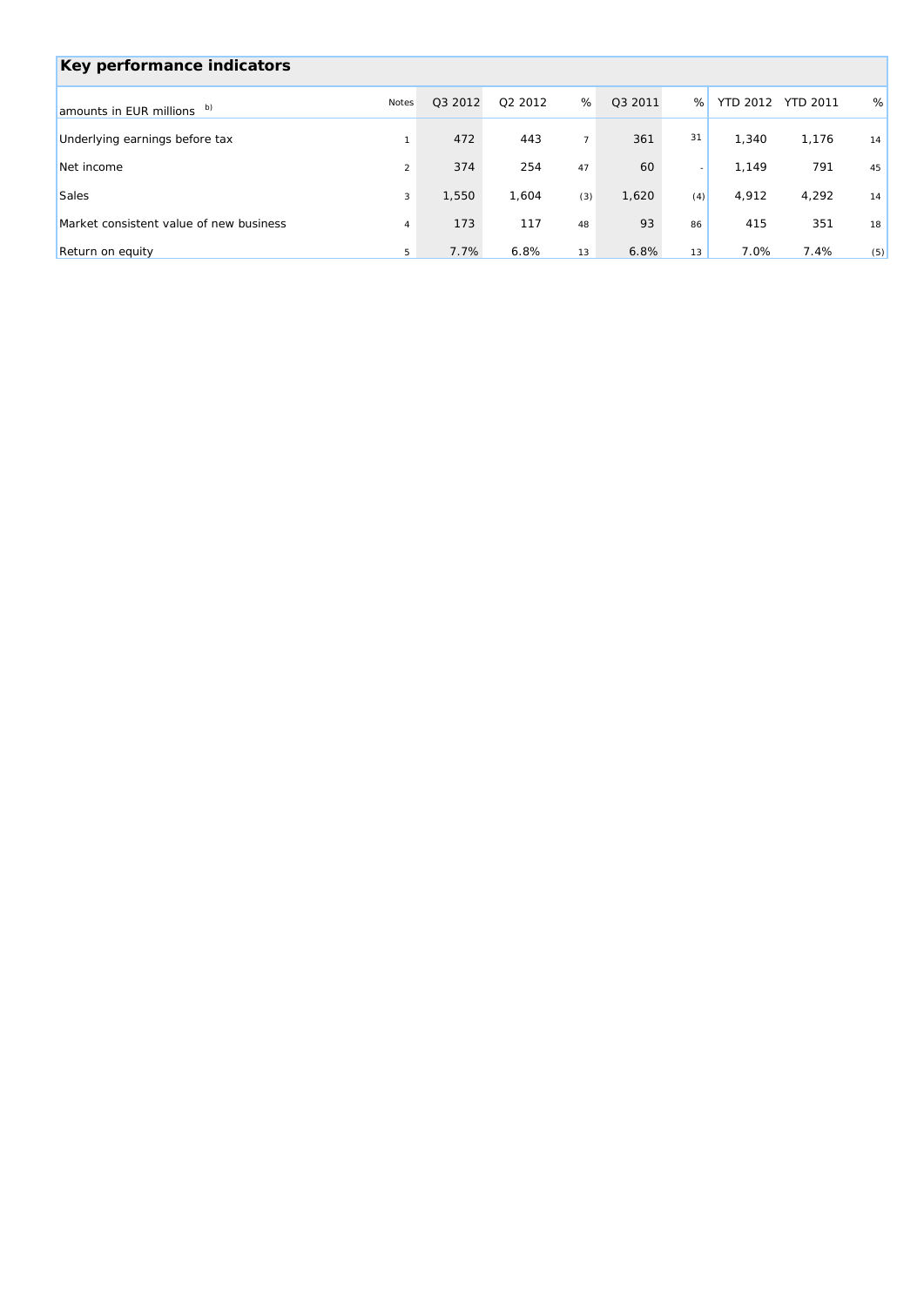| Financial overview <sup>c)</sup>                     |       |              |           |                          |          |                          |                 |                 |                |
|------------------------------------------------------|-------|--------------|-----------|--------------------------|----------|--------------------------|-----------------|-----------------|----------------|
| <b>EUR</b> millions                                  | Notes | Q3 2012      | Q2 2012   | %                        | Q3 2011  | %                        | <b>YTD 2012</b> | <b>YTD 2011</b> | %              |
|                                                      |       |              |           |                          |          |                          |                 |                 |                |
| Underlying earnings before tax                       |       |              |           |                          |          |                          |                 |                 |                |
| Americas                                             |       | 344<br>82    | 339<br>71 | $\mathbf{1}$             | 307      | 12                       | 975             | 957             | $\overline{2}$ |
| The Netherlands                                      |       |              |           | 15                       | 68<br>9  | 21                       | 232             | 223             | $\overline{4}$ |
| United Kingdom                                       |       | 26           | 25        | $\overline{4}$           |          | 189                      | 80              | 31              | 158            |
| New markets                                          |       | 70           | 64        | 9                        | 46       | 52                       | 222             | 184             | 21             |
| Holding and other                                    |       | (50)         | (56)      | 11                       | (69)     | 28                       | (169)           | (219)           | 23             |
| Underlying earnings before tax                       |       | 472          | 443       | $\overline{z}$           | 361      | 31                       | 1,340           | 1,176           | 14             |
| Fair value items                                     |       | (126)        | 101       | $\sim$                   | (288)    | 56                       | 131             | (396)           |                |
| Realized gains / (losses) on investments             |       | 128          | 85        | 51                       | 102      | 25                       | 258             | 397             | (35)           |
| Impairment charges                                   |       | (35)         | (42)      | 17                       | (132)    | 73                       | (118)           | (294)           | 60             |
| Other income / (charges)                             |       | 3            | (254)     | $\overline{a}$           | (54)     | $\overline{\phantom{a}}$ | (268)           | (73)            |                |
| Run-off businesses                                   |       | 12           | 6         | 100                      | (5)      |                          | 16              | 27              | (41)           |
| Income before tax                                    |       | 454          | 339       | 34                       | (16)     |                          | 1,359           | 837             | 62             |
| Income tax                                           |       | (80)         | (85)      | 6                        | 76       | $\overline{a}$           | (210)           | (46)            |                |
| Net income                                           |       | 374          | 254       | 47                       | 60       | $\overline{\phantom{a}}$ | 1,149           | 791             | 45             |
| Net income / (loss) attributable to:                 |       |              |           |                          |          |                          |                 |                 |                |
| Equity holders of Aegon N.V.                         |       | 373          | 254       | 47                       | 60       |                          | 1,148           | 790             |                |
|                                                      |       | $\mathbf{1}$ |           |                          |          |                          | 1               | 1               | 45             |
| Non-controlling interests                            |       |              |           |                          |          |                          |                 |                 |                |
| Net underlying earnings                              |       | 369          | 337       | 9                        | 308      | 20                       | 1,034           | 980             | 6              |
|                                                      |       |              |           |                          |          |                          |                 |                 |                |
| Commissions and expenses                             |       | 1,382        | 1,570     | (12)                     | 1,575    | (12)                     | 4,351           | 4,588           | (5)            |
| of which operating expenses                          | 11    | 798          | 814       | (2)                      | 886      | (10)                     | 2,393           | 2,570           | (7)            |
| New life sales                                       |       |              |           |                          |          |                          |                 |                 |                |
| Life single premiums                                 |       | 1,125        | 1,068     | 5                        | 1,073    | 5                        | 3,353           | 3,988           | (16)           |
| Life recurring premiums annualized                   |       | 293          | 321       | (9)                      | 298      | (2)                      | 943             | 938             | $\mathbf{1}$   |
| Total recurring plus 1/10 single                     |       | 405          | 428       | (5)                      | 405      | $\overline{\phantom{a}}$ | 1,278           | 1,337           | (4)            |
|                                                      |       |              |           |                          |          |                          |                 |                 |                |
| <b>New life sales</b>                                |       |              |           |                          |          |                          |                 |                 |                |
| Americas                                             | 12    | 126          | 126       | ٠                        | 103      | 22                       | 372             | 309             | 20             |
| The Netherlands                                      |       | 25           | 23        | 9                        | 32       | (22)                     | 80              | 137             | (42)           |
| United Kingdom                                       |       | 206          | 211       | (2)                      | 199      | $\overline{4}$           | 630             | 663             | (5)            |
| New markets                                          | 12    | 48           | 68        | (29)                     | 71       | (32)                     | 196             | 228             | (14)           |
| Total recurring plus 1/10 single                     |       | 405          | 428       | (5)                      | 405      | $\overline{\phantom{a}}$ | 1,278           | 1,337           | (4)            |
| New premium production accident and health insurance |       | 190          | 187       | $\overline{2}$           | 153      | 24                       | 572             | 457             | 25             |
| New premium production general insurance             |       | 12           | 13        | (8)                      | 12       |                          | 39              | 39              |                |
|                                                      |       |              |           |                          |          |                          |                 |                 |                |
| Gross deposits (on and off balance)                  |       |              |           |                          |          |                          |                 |                 |                |
| Americas                                             | 12    | 6,391        | 6,644     | (4)                      | 7,376    | (13)                     | 20,427          | 18,019          | 13             |
| The Netherlands                                      |       | 275          | 367       | (25)                     | 584      | (53)                     | 1,202           | 1,488           | (19)           |
| United Kingdom                                       |       | 5            | 9         | (44)                     | 11       | (55)                     | 22              | 47              | (53)           |
| New markets                                          | 12    | 2,755        | 2,737     | $\mathcal{I}$            | 2,525    | 9                        | 8,575           | 5,034           | 70             |
| <b>Total gross deposits</b>                          |       | 9,426        | 9,757     | (3)                      | 10,496   | (10)                     | 30,226          | 24,588          | 23             |
| Net deposits (on and off balance)                    |       |              |           |                          |          |                          |                 |                 |                |
| Americas                                             | 12    | 904          | 738       | 22                       | 2,840    | (68)                     | 2,703           | 3,033           | (11)           |
| The Netherlands                                      |       | (480)        | (66)      | $\sim$                   | 54       |                          | (731)           | (174)           |                |
| United Kingdom                                       |       | (6)          | (1)       | $\overline{\phantom{a}}$ | 1        |                          | (8)             | 17              |                |
| New markets                                          | 12    | 1,208        | 619       | 95                       | 1,502    | (20)                     | 3,191           | (2,704)         |                |
| Total net deposits excluding run-off businesses      |       | 1,626        | 1,290     | 26                       | 4,397    | (63)                     | 5,155           | 172             |                |
| Run-off businesses                                   |       | (301)        | (479)     | 37                       | (1, 121) | 73                       | (1,940)         | (2,528)         | 23             |
| <b>Total net deposits</b>                            |       | 1,325        | 811       | 63                       | 3,276    | (60)                     | 3,215           | (2, 356)        |                |
|                                                      |       |              |           |                          |          |                          |                 |                 |                |

|                                             | Sept. 30, | June 30, |                |
|---------------------------------------------|-----------|----------|----------------|
|                                             | 2012      | 2012     | $\%$           |
| Revenue-generating investments (total)      | 463,041   | 451,988  | $\overline{2}$ |
| Investments general account                 | 147.955   | 147,065  | $\mathcal{I}$  |
| Investments for account of policyholders    | 156,831   | 151.633  | $\cdot$ 3      |
| Off balance sheet investments third parties | 158,255   | 153,290  | $\mathcal{Z}$  |
|                                             |           |          |                |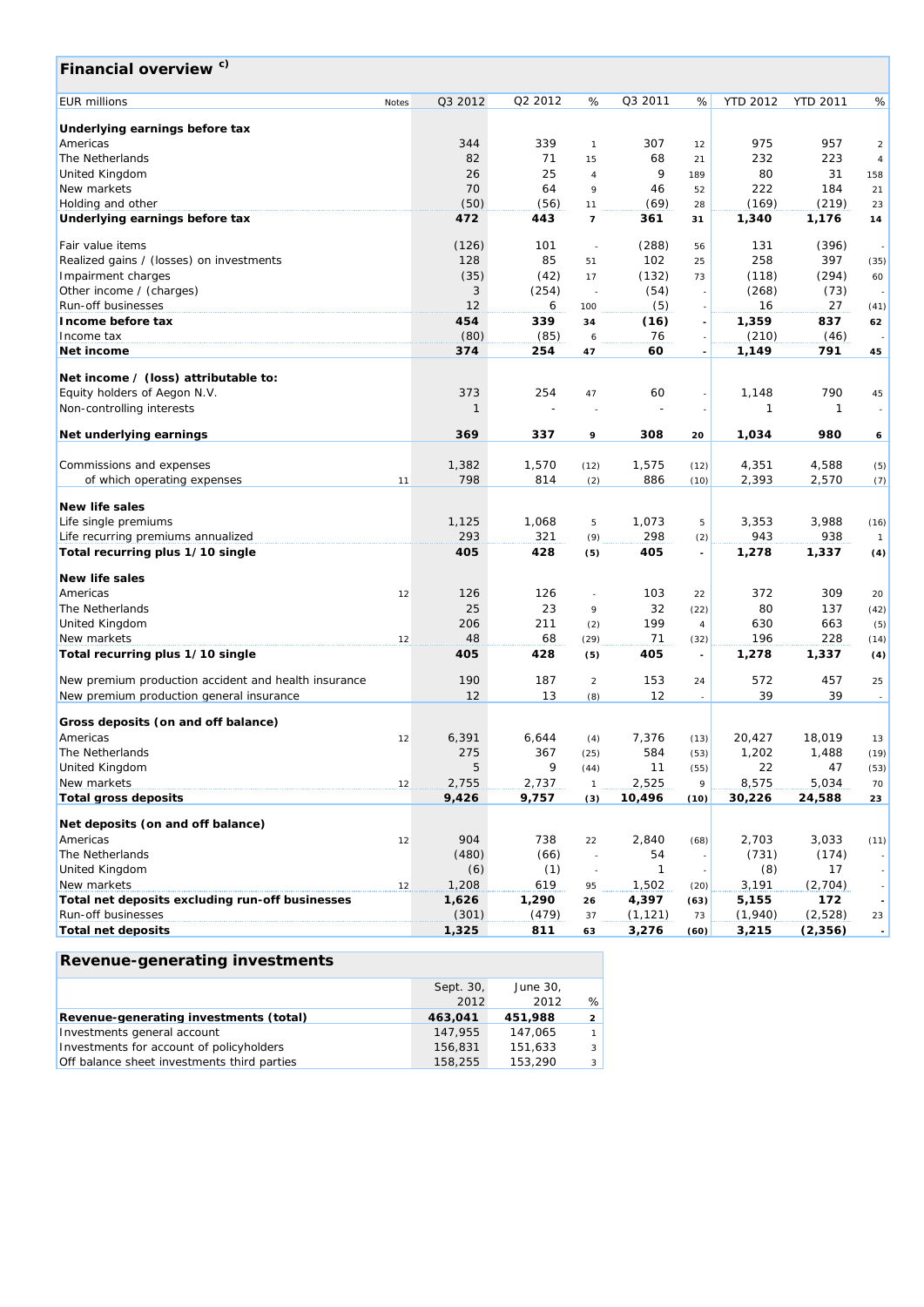| Financial overview, Q3 2012 geographically <sup>c)</sup> |                |             |         |            |              |       |
|----------------------------------------------------------|----------------|-------------|---------|------------|--------------|-------|
|                                                          |                |             |         |            | Holding,     |       |
|                                                          |                |             |         |            | other        |       |
|                                                          |                | The         | United  | <b>New</b> | activities & |       |
| <b>EUR</b> millions                                      | Americas       | Netherlands | Kingdom | Markets    | eliminations | Total |
| Underlying earnings before tax by line of business       |                |             |         |            |              |       |
| Life                                                     | 143            | 78          | 23      | 40         |              | 284   |
| Individual savings and retirement products               | 108            |             |         | (7)        |              | 101   |
| Pensions                                                 | 91             | 13          | 3       | 2          |              | 109   |
| Non-life                                                 |                | (9)         |         | 6          |              | (3)   |
| <b>Distribution</b>                                      |                |             | (1)     |            |              | (1)   |
| Asset Management                                         |                |             |         | 25         |              | 25    |
| Other                                                    |                |             |         |            | (50)         | (50)  |
| Share in underlying earnings before tax of associates    | $\overline{2}$ |             |         | 4          |              |       |
| Underlying earnings before tax                           | 344            | 82          | 26      | 70         | (50)         | 472   |
| Fair value items                                         | (45)           | (37)        | (17)    | (1)        | (26)         | (126) |
| Realized gains / (losses) on investments                 | 69             | 40          | 14      | 5          |              | 128   |
| Impairment charges                                       | (17)           | (13)        |         | (5)        |              | (35)  |
| Other income / (charges)                                 | (1)            | (3)         | 15      | (8)        |              | 3     |
| Run-off businesses                                       | 12             |             |         |            |              | 12    |
| Income before tax                                        | 362            | 69          | 38      | 61         | (76)         | 454   |
| Income tax                                               | (70)           | (7)         | (1)     | (23)       | 21           | (80)  |
| Net income                                               | 292            | 62          | 37      | 38         | (55)         | 374   |
| Net underlying earnings                                  | 255            | 67          | 40      | 46         | (39)         | 369   |

| <b>Employee numbers</b>                                                                                       |                   |                  |
|---------------------------------------------------------------------------------------------------------------|-------------------|------------------|
|                                                                                                               | Sept. 30,<br>2012 | June 30,<br>2012 |
| Employees excluding agents<br>Agents                                                                          | 21,706<br>2.959   | 21.772<br>2.877  |
| Total number of employees excluding Associates<br>Aegon's share of employees (including agents) in Associates | 24,665<br>2.652   | 24,649<br>2.371  |
| <b>Total</b>                                                                                                  | 27,317            | 27,020           |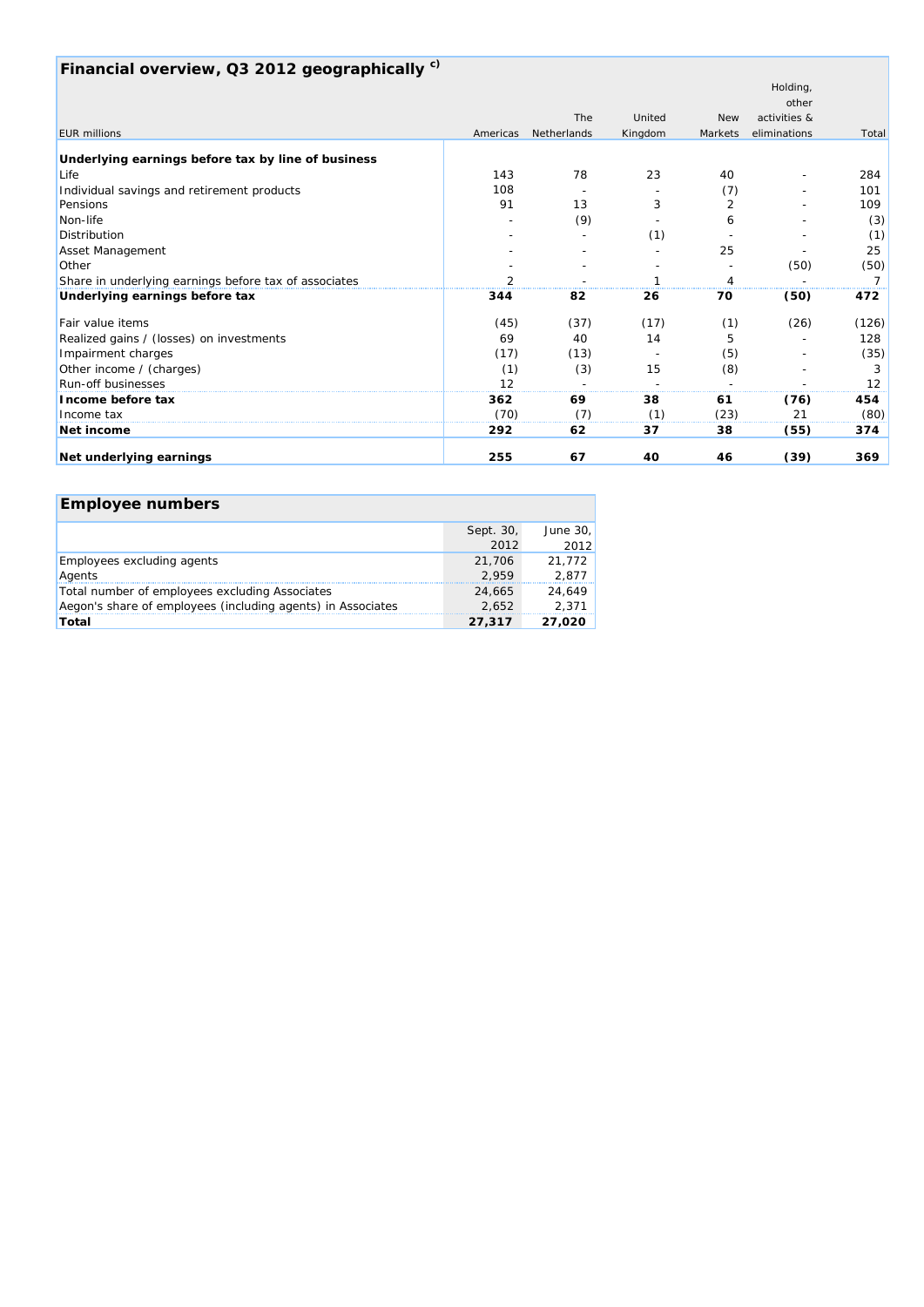| Financial overview, 2012 year-to-date geographically <sup>c)</sup> |          |                |         |            |              |       |
|--------------------------------------------------------------------|----------|----------------|---------|------------|--------------|-------|
|                                                                    |          |                |         |            | Holding,     |       |
|                                                                    |          |                |         |            | other        |       |
|                                                                    |          | The            | United  | <b>New</b> | activities & |       |
| <b>EUR</b> millions                                                | Americas | Netherlands    | Kingdom | Markets    | eliminations | Total |
| Underlying earnings before tax by line of business                 |          |                |         |            |              |       |
| Life                                                               | 395      | 185            | 60      | 106        |              | 746   |
| Individual savings and retirement products                         | 353      |                |         | (14)       |              | 339   |
| Pensions                                                           | 221      | 59             | 22      | 3          |              | 305   |
| Non-life                                                           |          | (25)           |         | 29         |              | 4     |
| Distribution                                                       |          | 11             | (2)     |            |              | 9     |
| Asset Management                                                   |          |                |         | 77         |              | 77    |
| Other                                                              |          |                |         |            | (169)        | (169) |
| Associates                                                         | 6        | $\overline{2}$ |         | 21         |              | 29    |
| Underlying earnings before tax                                     | 975      | 232            | 80      | 222        | (169)        | 1,340 |
| Fair value items                                                   | (60)     | 158            | (20)    | (6)        | 59           | 131   |
| Realized gains / (losses) on investments                           | 132      | 68             | 48      | 10         |              | 258   |
| Impairment charges                                                 | (86)     | (19)           |         | (9)        | (4)          | (118) |
| Other income / (charges)                                           | (3)      | (272)          | 34      | (26)       | (1)          | (268) |
| Run-off businesses                                                 | 16       |                |         |            |              | 16    |
| Income before tax                                                  | 974      | 167            | 142     | 191        | (115)        | 1,359 |
| Income tax                                                         | (188)    | 8              | (10)    | (68)       | 48           | (210) |
| Net income                                                         | 786      | 175            | 132     | 123        | (67)         | 1,149 |
| Net underlying earnings                                            | 713      | 186            | 111     | 149        | (125)        | 1,034 |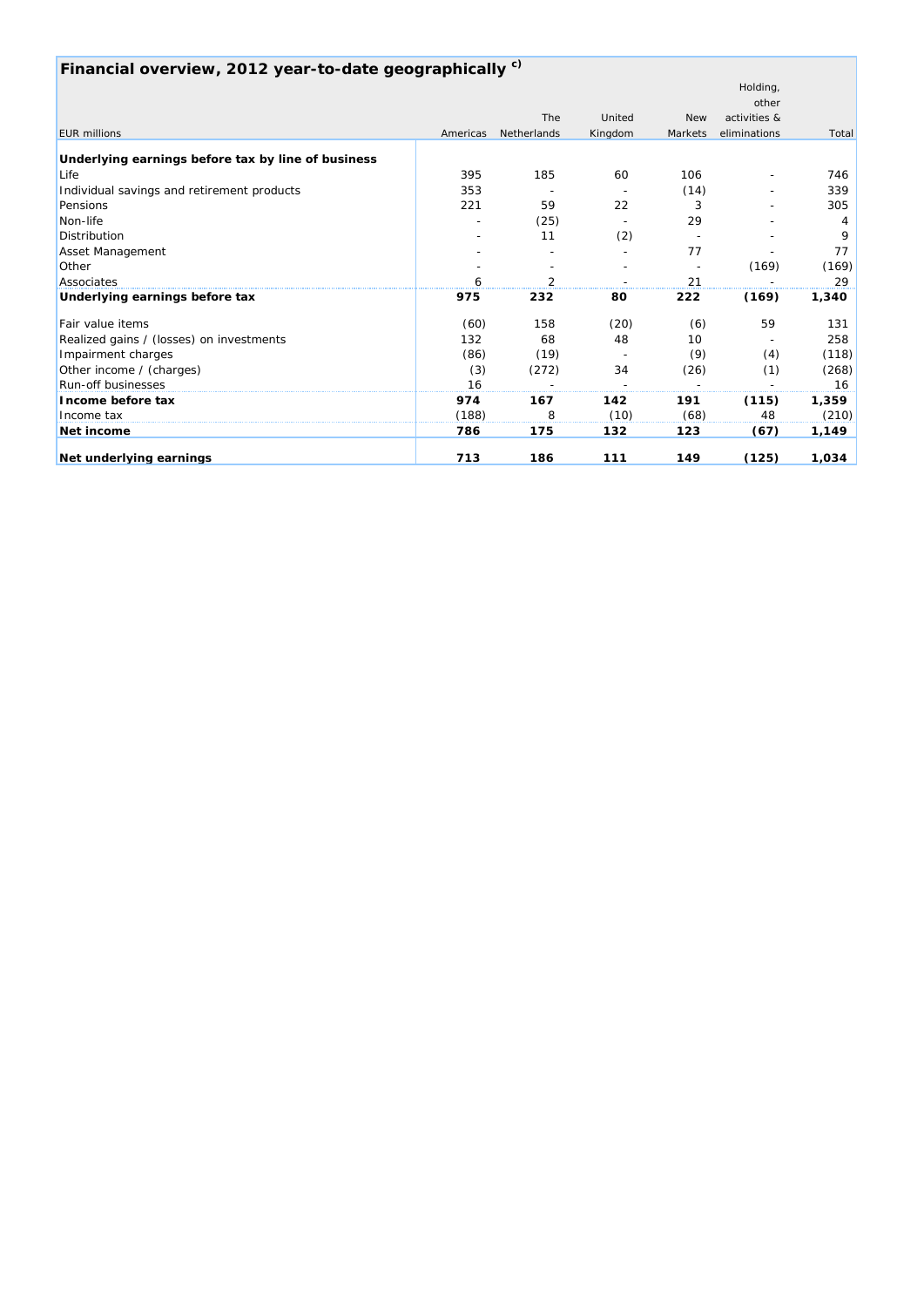| Americas c)                                                |                |              |                          |                  |                          |                 |                 |                |
|------------------------------------------------------------|----------------|--------------|--------------------------|------------------|--------------------------|-----------------|-----------------|----------------|
| <b>USD millions</b><br>Notes                               | Q3 2012        | Q2 2012      | %                        | Q3 2011          | %                        | <b>YTD 2012</b> | <b>YTD 2011</b> | %              |
| Underlying earnings before tax by line of business         |                |              |                          |                  |                          |                 |                 |                |
| Life and protection                                        | 176            | 177          | (1)                      | 215              | (18)                     | 481             | 573             | (16)           |
| <b>Fixed annuities</b>                                     | 64             | 63           | $\overline{a}$           | 61               | 5                        | 189             | 228             | (17)           |
| Variable annuities                                         | 61             | 84           | (27)                     | 57               | $\overline{7}$           | 242             | 237             | $\sqrt{2}$     |
| Retail mutual funds                                        | 6              | 5            | 20                       | 5                | 20                       | 15              | 17              | (12)           |
| Individual savings and retirement products                 | 131            | 152          | (14)                     | 123              | $\overline{7}$           | 446             | 482             | (7)            |
| Employer solutions & pensions                              | 115            | 87           | 32                       | 79               | 46                       | 283             | 243             | 16             |
| Canada                                                     | 6              | 17           | (65)                     | 17               | (65)                     | 31              | 47              | (34)           |
| Latin America                                              | 3              | 2            | 50                       | (1)              |                          | 8               | $\sim$          |                |
| Underlying earnings before tax                             | 431            | 435          | (1)                      | 433              | $\overline{\phantom{a}}$ | 1,249           | 1,345           | (7)            |
| Fair value items                                           | (56)           | (103)        | 46                       | (385)            | 85                       | (76)            | (474)           | 84             |
| Realized gains / (losses) on investments                   | 86             | 70           | 23                       | 55               | 56                       | 168             | 159             | 6              |
| Impairment charges                                         | (22)           | (50)         | 56                       | (106)            | 79                       | (111)           | (262)           | 58             |
| Other income / (charges)                                   |                | (2)          |                          | 6                |                          | (3)             | 1               |                |
| Run- off businesses<br>Income before tax                   | 15<br>454      | 8<br>358     | 88<br>27                 | (7)<br>(4)       |                          | 20<br>1,247     | 38<br>807       | (47)           |
| Income tax                                                 | (88)           | (83)         | (6)                      | 97               |                          | (240)           | (33)            | 55             |
| Net income                                                 | 366            | 275          | 33                       | 93               |                          | 1,007           | 774             | 30             |
|                                                            |                |              |                          |                  |                          |                 |                 |                |
| Net income / (loss) attributable to:                       |                |              |                          |                  |                          |                 |                 |                |
| Equity holders of Aegon N.V.                               | 366            | 275          | 33                       | 93               |                          | 1,007           | 774             | 30             |
| Net underlying earnings                                    | 319            | 321          | (1)                      | 333              | (4)                      | 913             | 1.030           | (11)           |
| Commissions and expenses                                   | 954            | 1,228        |                          | 1,220            |                          | 3,237           | 3,594           |                |
| of which operating expenses                                | 430            | 477          | (22)<br>(10)             | 495              | (22)<br>(13)             | 1,385           | 1,469           | (10)<br>(6)    |
|                                                            |                |              |                          |                  |                          |                 |                 |                |
| <b>New life sales</b><br>12                                |                |              |                          |                  |                          |                 |                 |                |
| Life single premiums                                       | 56             | 62           | (10)                     | 42               | 33                       | 183             | 197             | (7)            |
| Life recurring premiums annualized                         | 153            | 156          | (2)                      | 141              | 9                        | 459             | 414             | 11             |
| Total recurring plus 1/10 single                           | 158            | 162          | (2)                      | 145              | 9                        | 477             | 434             | 10             |
| Life & protection                                          | 126            | 126          |                          | 107              | 18                       | 376             | 326             | 15             |
| Employer solutions & pensions                              | 7              | 8            | (13)                     | 6                | 17                       | 24              | 19              | 26             |
| Canada                                                     | 15             | 15           | $\overline{\phantom{a}}$ | 15               |                          | 44              | 50              | (12)           |
| Latin America                                              | 10             | 13           | (23)                     | 17               | (41)                     | 33              | 39              | (15)           |
| Total recurring plus 1/10 single                           | 158            | 162          | (2)                      | 145              | 9                        | 477             | 434             | 10             |
| New premium production accident and health insurance       | 219            | 225          | (3)                      | 198              | 11                       | 675             | 579             | 17             |
| Gross deposits (on and off balance) by line of busin<br>12 |                |              |                          |                  |                          |                 |                 |                |
| Life & protection                                          | 2              | 3            | (33)                     | 2                |                          | 8               | 8               |                |
| <b>Fixed annuities</b>                                     | 58             | 77           | (25)                     | 87               | (33)                     | 226             | 241             | (6)            |
| Variable annuities                                         | 1,391          | 1,304        | $\overline{7}$           | 1,338            | $\overline{4}$           | 3,909           | 3,918           |                |
| Retail mutual funds                                        | 873            | 812          | 8                        | 618              | 41                       | 2,439           | 2,158           | 13             |
| Individual savings & retirement products                   | 2,322          | 2,193        | 6                        | 2,043            | 14                       | 6,574           | 6,317           | $\overline{4}$ |
| Employer solutions & pensions                              | 5,613          | 6,278        | (11)                     | 8,282            | (32)                     | 19,435          | 18,749          | $\overline{4}$ |
| Canada                                                     | 33             | 33           |                          | 73               | (55)                     | 140             | 253             | (45)           |
| Latin America                                              | 4              | 3            | 33                       |                  |                          | 11              |                 |                |
| <b>Total gross deposits</b>                                | 7,974          | 8,510        | (6)                      | 10,400           | (23)                     | 26,168          | 25,327          | 3              |
| Net deposits (on and off balance) by line of busines<br>12 |                |              |                          |                  |                          |                 |                 |                |
| Life & protection                                          | (8)            | (10)         | 20                       | (10)             | 20                       | (28)            | (34)            | 18             |
| <b>Fixed annuities</b>                                     | (544)          | (607)        | 10                       | (728)            | 25                       | (1, 779)        | (2, 339)        | 24             |
| Variable annuities                                         | 476            | 449          | 6                        | 489              | (3)                      | 1,288           | 1,180           | 9              |
| Retail mutual funds                                        | 153            | 88           | 74                       | (234)            |                          | 210             | (289)           |                |
| Individual savings & retirement products                   | 85             | (70)         |                          | (473)            |                          | (281)           | (1, 448)        | 81             |
| Employer solutions & pensions                              | 1,142          | 1,112        | $\sqrt{3}$               | 4,514            | (75)                     | 4,051           | 6,047           | (33)           |
| Canada                                                     | (90)           | (92)         | $\sqrt{2}$               | (39)             | (131)                    | (287)           | (302)           | 5              |
| Latin America                                              | $\overline{2}$ | 2            |                          |                  |                          | 8               |                 |                |
| Total net deposits excluding run-off businesses            | 1,131          | 942          | 20                       | 3,992            | (72)                     | 3,463           | 4,263           | (19)           |
| Run-off businesses<br><b>Total net deposits</b>            | (360)<br>771   | (606)<br>336 | 41                       | (1,580)<br>2,412 | 77                       | (2, 485)<br>978 | (3, 554)<br>709 | 30             |
|                                                            |                |              | 129                      |                  | (68)                     |                 |                 | 38             |

 $\overline{\phantom{0}}$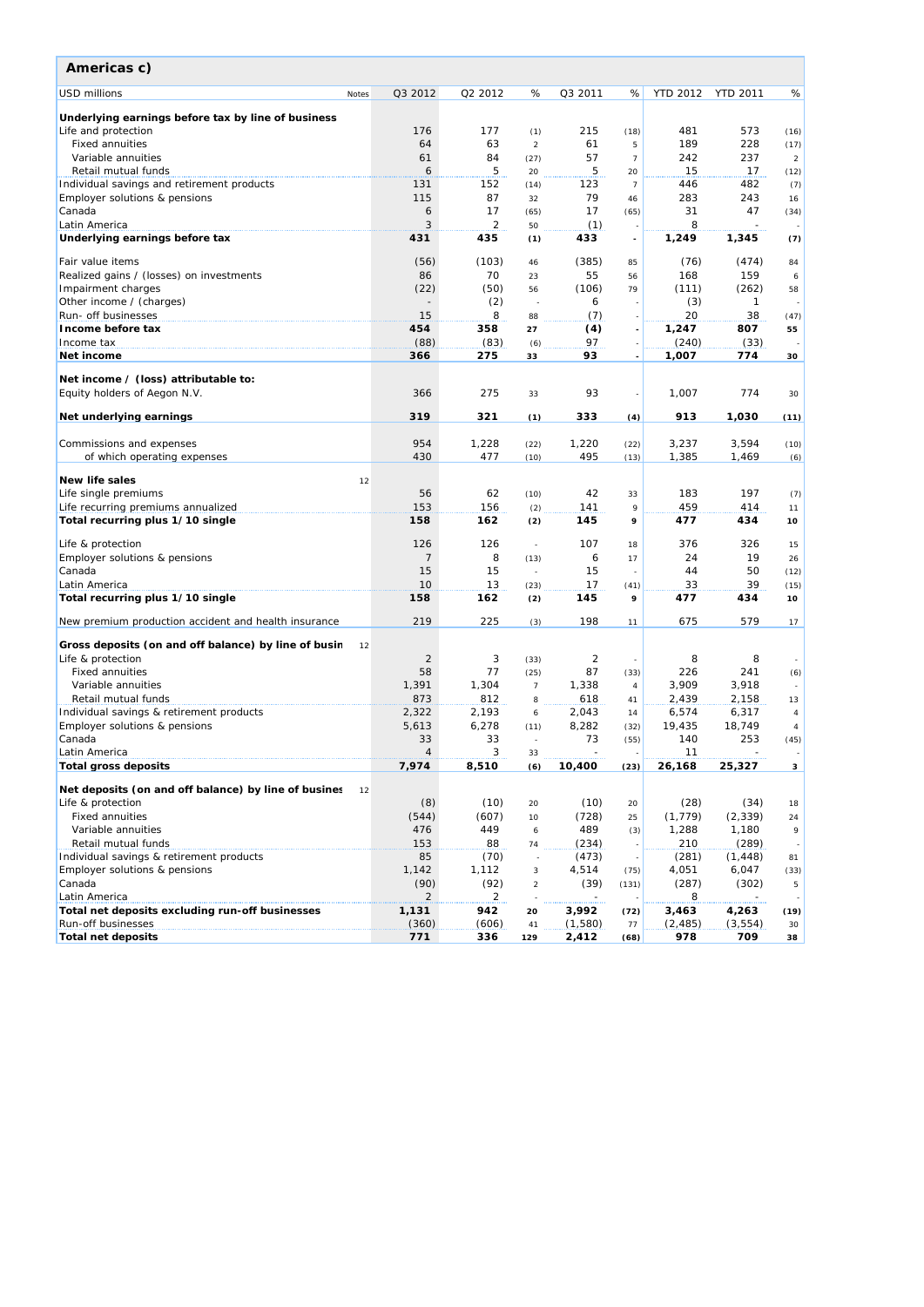| Revenue-generating investments              |           |          |   |
|---------------------------------------------|-----------|----------|---|
|                                             | Sept. 30, | June 30, |   |
|                                             | 2012      | 2012     | % |
| Revenue-generating investments (total)      | 334,148   | 324,974  | 3 |
| Investments general account                 | 115,759   | 114.839  |   |
| Investments for account of policyholders    | 88.145    | 84.548   | 4 |
| Off balance sheet investments third parties | 130.244   | 125.587  |   |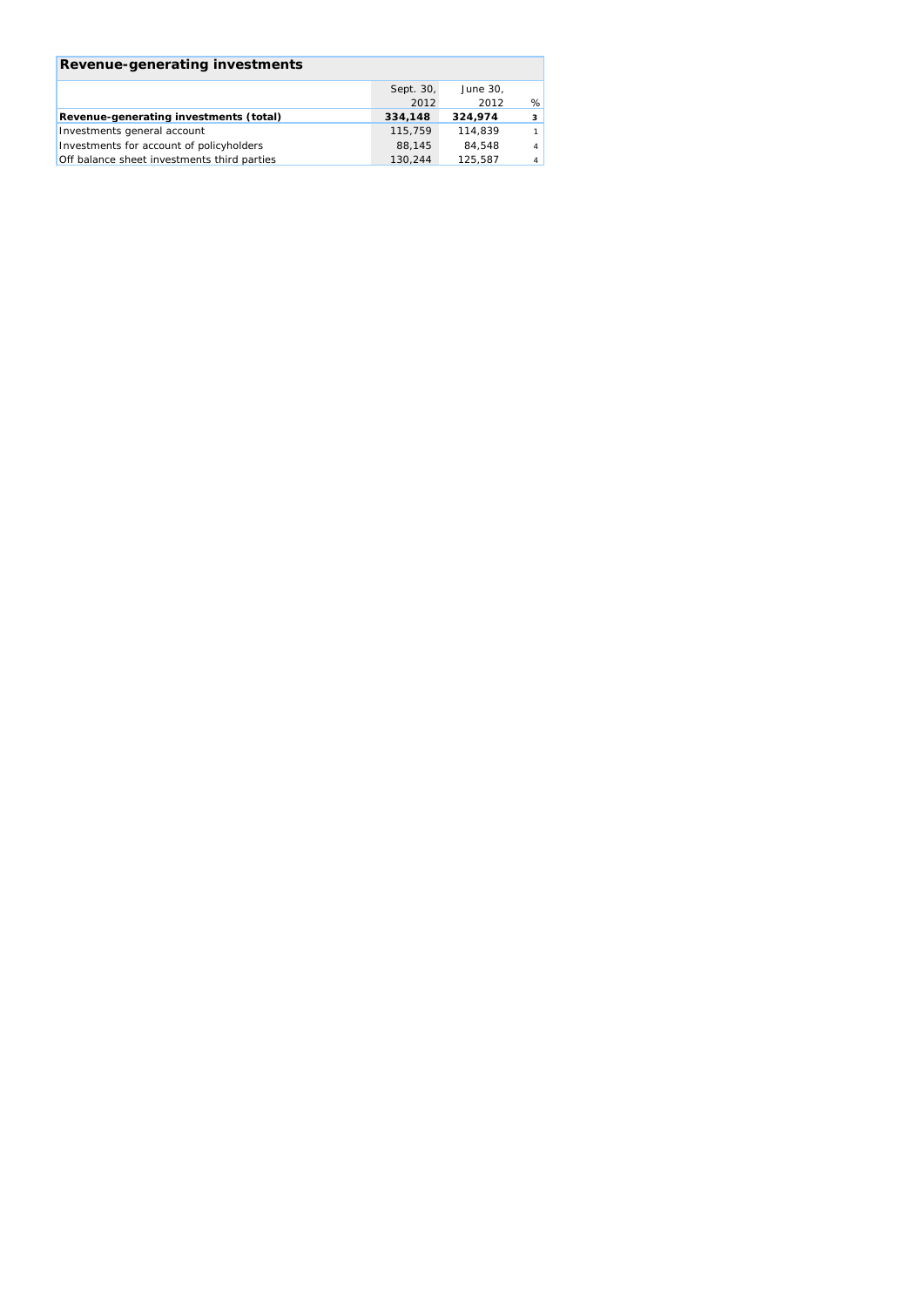| <b>The Netherlands</b>                                  |       |                |                |                          |                |       |                 |                 |                  |
|---------------------------------------------------------|-------|----------------|----------------|--------------------------|----------------|-------|-----------------|-----------------|------------------|
| <b>EUR</b> millions                                     | Notes | Q3 2012        | Q2 2012        | %                        | Q3 2011        | %     | <b>YTD 2012</b> | <b>YTD 2011</b> | %                |
| Underlying earnings before tax by line of business      |       |                |                |                          |                |       |                 |                 |                  |
| Life and Savings                                        |       | 78             | 51             | 53                       | 47             | 66    | 185             | 145             | 28               |
| Pensions                                                |       | 13             | 25             | (48)                     | 24             | (46)  | 59              | 62              | (5)              |
| Non-life                                                |       | (9)            | (11)           | 18                       | (1)            |       | (25)            | $\overline{4}$  |                  |
| Distribution                                            |       |                | 4              |                          | (2)            |       | 11              | 8               | 38               |
| Share in underlying earnings before tax of associates   |       |                | $\overline{2}$ |                          | $\overline{a}$ |       | $\overline{2}$  | $\overline{4}$  | (50)             |
| Underlying earnings before tax                          |       | 82             | 71             | 15                       | 68             | 21    | 232             | 223             | $\boldsymbol{4}$ |
| Fair value items                                        |       | (37)           | 153            |                          | 25             |       | 158             | (33)            |                  |
| Realized gains / (losses) on investments                |       | 40             | (6)            |                          | 59             | (32)  | 68              | 236             | (71)             |
| Impairment charges                                      |       | (13)           | (3)            |                          | (5)            | (160) | (19)            | (10)            | (90)             |
| Other income / (charges)                                |       | (3)            | (266)          | 99                       | (61)           | 95    | (272)           | (80)            |                  |
| Income before tax                                       |       | 69             | (51)           |                          | 86             | (20)  | 167             | 336             | (50)             |
| Income tax                                              |       | (7)            | 23             |                          | (23)           | 70    | 8               | (65)            |                  |
| Net income                                              |       | 62             | (28)           | $\overline{\phantom{a}}$ | 63             | (2)   | 175             | 271             | (35)             |
| Net income / (loss) attributable to:                    |       |                |                |                          |                |       |                 |                 |                  |
| Equity holders of Aegon N.V.                            |       | 62             | (28)           | $\overline{\phantom{a}}$ | 63             | (2)   | 175             | 271             | (35)             |
| Net underlying earnings                                 |       | 67             | 57             | 18                       | 55             | 22    | 186             | 188             | (1)              |
| Commissions and expenses                                |       | 251            | 268            | (6)                      | 311            | (19)  | 789             | 861             | (8)              |
| of which operating expenses                             |       | 184            | 189            | (3)                      | 242            | (24)  | 560             | 632             | (11)             |
| <b>New life sales</b>                                   |       |                |                |                          |                |       |                 |                 |                  |
| Life single premiums                                    |       | 189            | 146            | 29                       | 210            | (10)  | 580             | 884             | (34)             |
| Life recurring premiums annualized                      |       | 6              | 9              | (33)                     | 12             | (50)  | 22              | 49              | (55)             |
| Total recurring plus 1/10 single                        |       | 25             | 23             | 9                        | 32             | (22)  | 80              | 137             | (42)             |
| Life and Savings                                        |       | $\overline{7}$ | 12             | (42)                     | 17             | (59)  | 37              | 68              | (46)             |
| Pensions                                                |       | 18             | 11             | 64                       | 15             | 20    | 43              | 69              | (38)             |
| Total recurring plus 1/10 single                        |       | 25             | 23             | 9                        | 32             | (22)  | 80              | 137             | (42)             |
| New premium production accident and health insurance    |       | $\overline{2}$ | $\overline{4}$ | (50)                     | 6              | (67)  | 15              | 20              | (25)             |
| New premium production general insurance                |       | $\overline{7}$ | $\overline{7}$ |                          | 6              | 17    | 23              | 21              | 10               |
| Gross deposits (on and off balance) by line of business |       |                |                |                          |                |       |                 |                 |                  |
| Life and Savings                                        |       | 275            | 367            | (25)                     | 584            | (53)  | 1,202           | 1,408           | (15)             |
| Pensions                                                |       |                |                |                          |                |       |                 | 80              |                  |
| <b>Total gross deposits</b>                             |       | 275            | 367            | (25)                     | 584            | (53)  | 1,202           | 1,488           | (19)             |
| Net deposits (on and off balance) by line of business   |       |                |                |                          |                |       |                 |                 |                  |
| Life and Savings                                        |       | (480)          | (66)           |                          | 54             |       | (731)           | (201)           |                  |
| Pensions                                                |       |                |                |                          |                |       |                 | 27              |                  |
| <b>Total net deposits</b>                               |       | (480)          | (66)           |                          | 54             |       | (731)           | (174)           |                  |
|                                                         |       |                |                |                          |                |       |                 |                 |                  |

|                                          | Sept. 30, | June 30. |                          |
|------------------------------------------|-----------|----------|--------------------------|
|                                          | 2012      | 2012     | $\%$                     |
| Revenue-generating investments (total)   | 65,854    | 65.071   | 1                        |
| Investments general account              | 40.917    | 40.246   | $\overline{\phantom{a}}$ |
| Investments for account of policyholders | 24.937    | 24.825   |                          |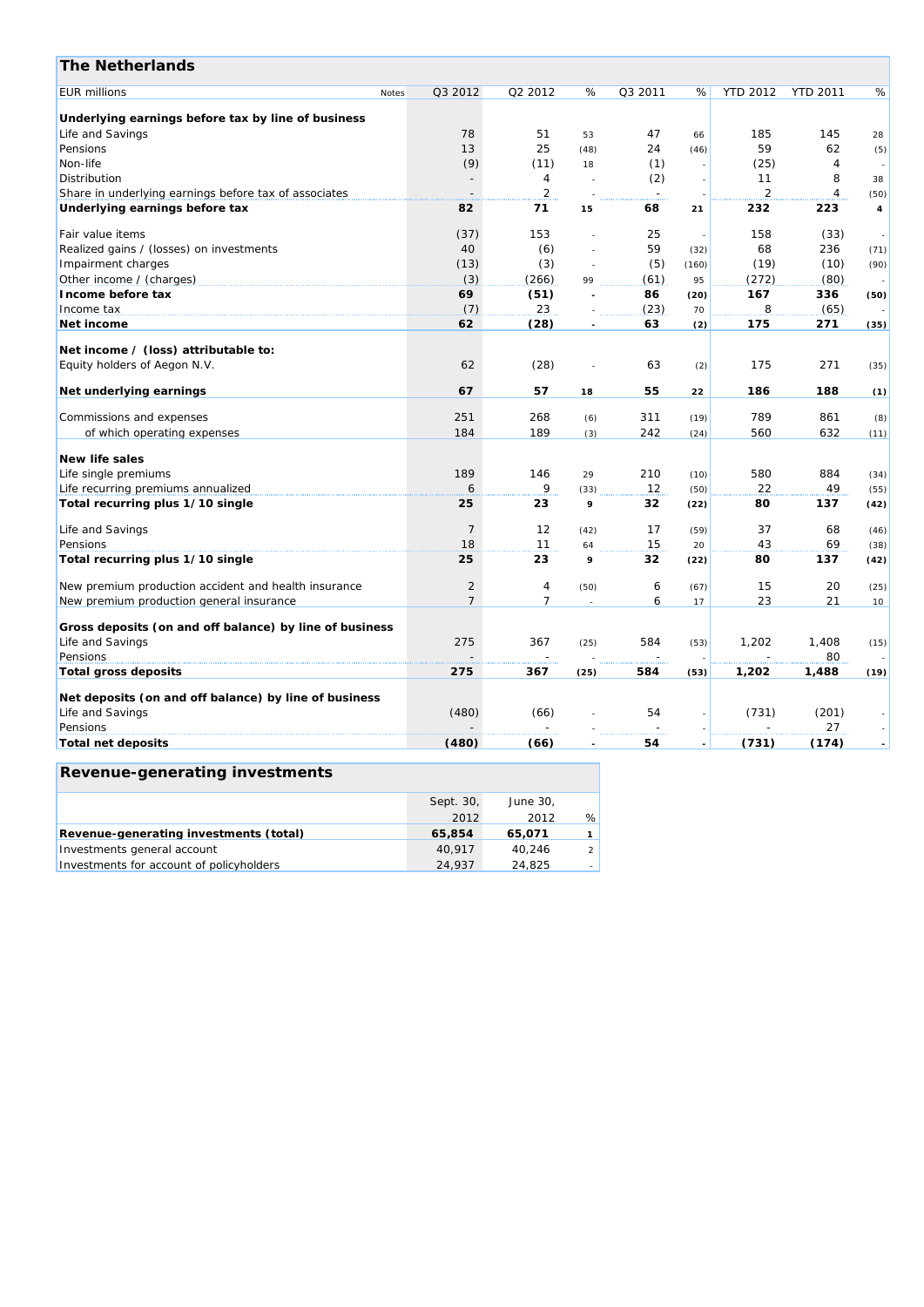| <b>United Kingdom</b>                                   |                |                          |                 |      |                |       |                 |                 |       |
|---------------------------------------------------------|----------------|--------------------------|-----------------|------|----------------|-------|-----------------|-----------------|-------|
| <b>GBP</b> millions                                     | <b>Notes</b>   | Q3 2012                  | Q2 2012         | %    | Q3 2011        | %     | <b>YTD 2012</b> | <b>YTD 2011</b> | %     |
| Underlying earnings before tax by line of business      |                |                          |                 |      |                |       |                 |                 |       |
| Life                                                    |                | 19                       | 15              | 27   | 18             | 6     | 49              | 56              | (13)  |
| Pensions                                                |                | $\overline{2}$           | 5               | (60) | (9)            |       | 18              | (25)            |       |
| <b>Distribution</b>                                     |                | (1)                      | $\sim$          |      | (1)            |       | (2)             | (4)             | 50    |
| Underlying earnings before tax                          |                | 20                       | 20              |      | 8              | 150   | 65              | 27              | 141   |
| Fair value items                                        |                | (14)                     | (1)             | ÷,   | (7)            | (100) | (17)            | (8)             | (113) |
| Realized gains / (losses) on investments                |                | 12                       | 28              | (57) | 3              |       | 40              | 38              | 5     |
| Impairment charges                                      |                | $\overline{\phantom{a}}$ | $\sim$          |      | (19)           |       |                 | (54)            |       |
| Other income / (charges)                                | $\overline{7}$ | 12                       | 10              | 20   | $\overline{4}$ | 200   | 27              |                 |       |
| Income before tax                                       |                | 30                       | 57              | (47) | (11)           |       | 115             | 3               |       |
| Income tax attributable to policyholder return          |                | (11)                     | (11)            |      | (17)           | 35    | (27)            | (33)            | 18    |
| Income before income tax on shareholders return         |                | 19                       | 46              | (59) | (28)           |       | 88              | (30)            |       |
| Income tax on shareholders return                       |                | 11                       | (8)             |      | 28             | (61)  | 19              | 61              | (69)  |
| Net income                                              |                | 30                       | 38              | (21) | $\sim$         |       | 107             | 31              |       |
| Net income / (loss) attributable to:                    |                |                          |                 |      |                |       |                 |                 |       |
| Equity holders of Aegon N.V.                            |                | 30                       | 38              | (21) |                |       | 107             | 31              |       |
| Net underlying earnings                                 |                | 32                       | 18              | 78   | 26             | 23    | 90              | 73              | 23    |
| Commissions and expenses                                |                | 151                      | 146             | 3    | 183            | (17)  | 439             | 548             | (20)  |
| of which operating expenses                             |                | 73                       | 69              | 6    | 104            | (30)  | 204             | 311             | (34)  |
| <b>New life sales</b>                                   | 8              |                          |                 |      |                |       |                 |                 |       |
| Life single premiums                                    |                | 643                      | 592             | 9    | 615            | 5     | 1,835           | 2,167           | (15)  |
| Life recurring premiums annualized                      |                | 98                       | 111             | (12) | 113            | (13)  | 327             | 360             | (9)   |
| Total recurring plus 1/10 single                        |                | 163                      | 170             | (4)  | 175            | (7)   | 511             | 577             | (11)  |
| Life                                                    |                | 19                       | 17              | 12   | 18             | 6     | 53              | 49              | 8     |
| Pensions                                                |                | 144                      | 153             | (6)  | 157            | (8)   | 458             | 528             | (13)  |
| Total recurring plus 1/10 single                        |                | 163                      | 170             | (4)  | 175            | (7)   | 511             | 577             | (11)  |
| Gross deposits (on and off balance) by line of business |                |                          |                 |      |                |       |                 |                 |       |
| Variable annuities                                      |                | 4                        | $7\overline{ }$ | (43) | 10             | (60)  | 18              | 41              | (56)  |
| <b>Total gross deposits</b>                             |                | 4                        | $\overline{7}$  | (43) | 10             | (60)  | 18              | 41              | (56)  |
| Net deposits (on and off balance) by line of business   |                |                          |                 |      |                |       |                 |                 |       |
| Variable annuities                                      |                | (4)                      | (1)             |      | $\mathbf{1}$   |       | (6)             | 15              |       |
| <b>Total net deposits</b>                               |                | (4)                      | (1)             |      | 1              |       | (6)             | 15              |       |

|                                          | Sept. 30, | June 30, |                  |
|------------------------------------------|-----------|----------|------------------|
|                                          | 2012      | 2012     | %                |
| Revenue-generating investments (total)   | 53,774    | 51,631   | $\boldsymbol{4}$ |
| Investments general account              | 8.908     | 8.460    | 5                |
| Investments for account of policyholders | 44.866    | 43.171   | $\mathcal{A}$    |
|                                          |           |          |                  |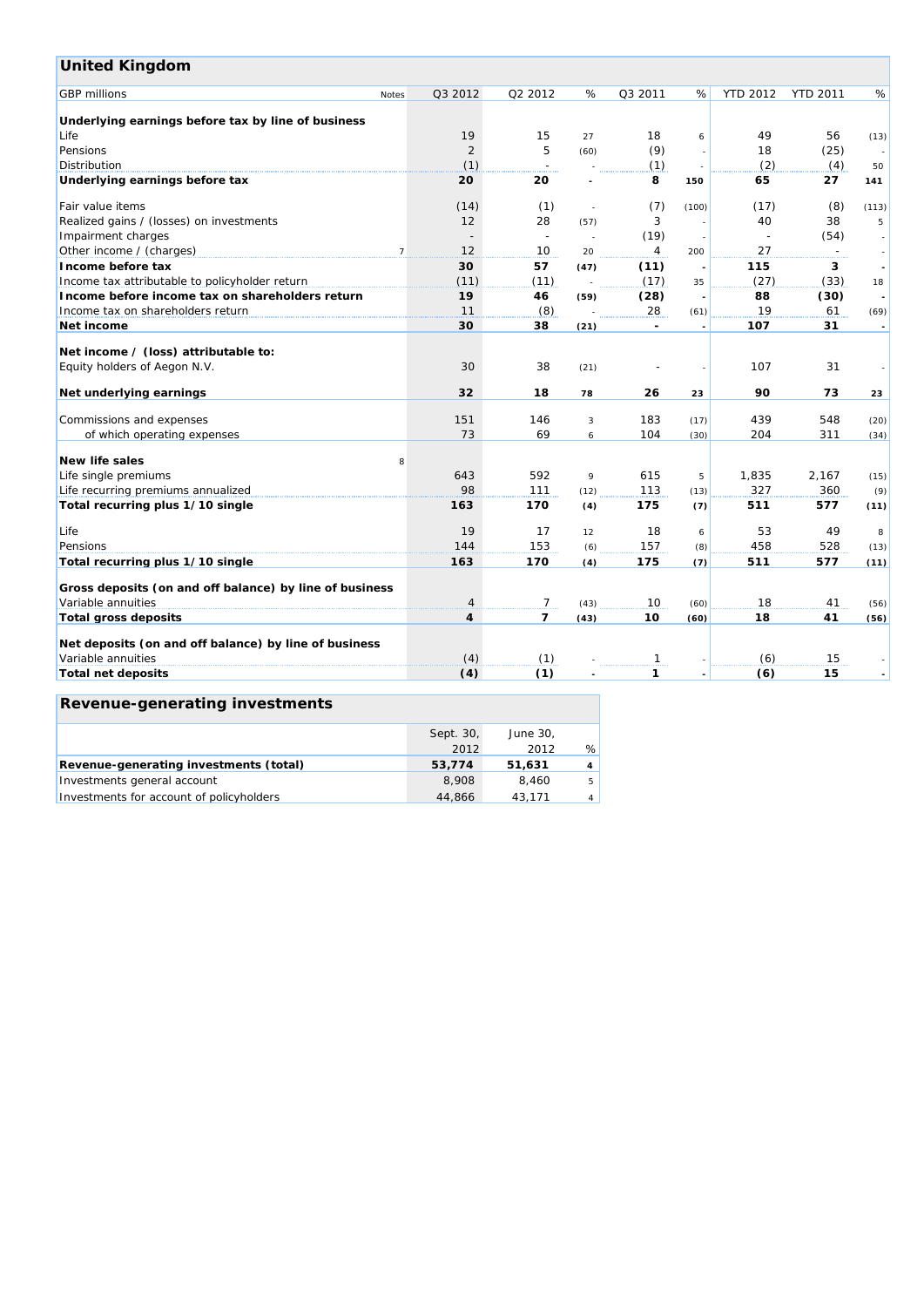| <b>EUR</b> millions<br>Q3 2011<br>%<br>Q3 2012<br>Q2 2012<br>%<br>%<br><b>YTD 2012</b><br><b>YTD 2011</b><br>Notes<br>Underlying earnings before tax<br>Central Eastern Europe<br>16<br>21<br>15<br>60<br>70<br>$\overline{7}$<br>(24)<br>(14)<br>5<br>(8)<br>27<br>Asia<br>13<br>(5)<br>160<br>17<br>Spain & France<br>16<br>21<br>58<br>64<br>(9)<br>(6)<br>(24)<br>(2)<br>3<br>8<br>Variable Annuities Europe<br>$\overline{a}$<br>15<br>Aegon Asset Management<br>25<br>23<br>77<br>47<br>9<br>67<br>64<br>70<br>222<br>Underlying earnings before tax<br>64<br>46<br>184<br>9<br>52<br>21<br>Fair value items<br>(1)<br>(12)<br>(17)<br>(20)<br>(6)<br>92<br>94<br>70<br>5<br>3<br>5<br>Realized gains / (losses) on investments<br>1<br>10<br>67<br>100<br>(5)<br>(30)<br>(9)<br>(36)<br>Impairment charges<br>$\overline{\phantom{a}}$<br>83<br>75<br>(8)<br>(2)<br>Other income / (charges)<br>(26)<br>6<br>Income before tax<br>61<br>55<br>(2)<br>191<br>139<br>37<br>11<br>(23)<br>(5)<br>(68)<br>Income tax<br>(18)<br>(51)<br>(28)<br>(33)<br>$\overline{\phantom{a}}$<br>38<br>37<br>(7)<br>123<br>88<br>Net income<br>3<br>40<br>Net income / (loss) attributable to:<br>Equity holders of Aegon N.V.<br>37<br>37<br>(7)<br>122<br>87<br>40<br>$\mathcal{I}$<br>Non-controlling interests<br>$\mathcal{I}$<br>$\mathcal{I}$<br>$\overline{\phantom{a}}$<br>129<br>Net underlying earnings<br>46<br>32<br>149<br>44<br>5<br>44<br>16<br>227<br>Commissions and expenses<br>219<br>211<br>654<br>610<br>$\overline{7}$<br>$\overline{4}$<br>8<br>163<br>138<br>460<br>425<br>of which operating expenses<br>154<br>18<br>6<br>8<br><b>New life sales</b><br>12<br>Life single premiums<br>80<br>142<br>133<br>368<br>473<br>(44)<br>(40)<br>(22)<br>40<br>53<br>58<br>159<br>181<br>Life recurring premiums annualized<br>(25)<br>(31)<br>(12)<br>Total recurring plus 1/10 single<br>48<br>68<br>71<br>196<br>228<br>(29)<br>(14)<br>(32)<br>Life<br>47<br>188<br>203<br>66<br>66<br>(29)<br>(29)<br>(7)<br>$\mathbf{1}$<br>$\overline{2}$<br>5<br>8<br>25<br>Associates<br>(50)<br>(80)<br>(68)<br>Total recurring plus 1/10 single<br>48<br>196<br>228<br>68<br>(29)<br>71<br>(14)<br>(32)<br>29<br>Central Eastern Europe<br>26<br>27<br>82<br>84<br>(10)<br>(4)<br>(2)<br>12<br>42<br>Asia<br>15<br>14<br>43<br>(20)<br>(14)<br>(2)<br>72<br>Spain & France<br>10<br>24<br>30<br>101<br>(58)<br>(67)<br>(29)<br>Total recurring plus 1/10 single<br>48<br>71<br>196<br>228<br>68<br>(29)<br>(14)<br>(32)<br>$\overline{7}$<br>7<br>New premium production accident and health insurance<br>13<br>30<br>25<br>86<br>20<br>86<br>5<br>6<br>New premium production general insurance<br>6<br>16<br>18<br>(17)<br>(17)<br>(11)<br>Gross deposits (on and off balance)<br>12<br>252<br>Central Eastern Europe<br>70<br>509<br>66<br>160<br>6<br>(56)<br>(50)<br>55<br>9<br>37<br>126<br>27<br>Asia<br>49<br>10<br>8<br>31<br>27<br>Spain & France<br>11<br>${\it 15}$<br>$(\mathcal{9})$<br>25<br>Variable Annuities Europe<br>116<br>109<br>122<br>412<br>(5)<br>345<br>6<br>(16)<br>Aegon Asset Management<br>2,504<br>2,514<br>2,226<br>7,821<br>4,059<br>12<br>93<br><b>Total gross deposits</b><br>2,737<br>2,525<br>8,575<br>5,034<br>2,755<br>9<br>70<br>1<br>Net deposits (on and off balance)<br>12<br>Central Eastern Europe<br>16<br>(18)<br>40<br>(1, 752)<br>112<br>(86)<br>$\ddot{\phantom{a}}$<br>54<br>Asia<br>36<br>6<br>121<br>21<br>50<br>Spain & France<br>(11)<br>(7)<br>(44)<br>(53)<br>1<br>36<br>17<br>122<br>Variable Annuities Europe<br>9<br>7<br>33<br>44<br>29<br>(73)<br>(64)<br>(1,042)<br>Aegon Asset Management<br>1,136<br>605<br>1,350<br>3,030<br>88<br>(16)<br><b>Total net deposits</b><br>1,208<br>619<br>1,502<br>3,191<br>(2,704)<br>95<br>(20)<br>$\overline{\phantom{a}}$ | New Markets <sup>c)</sup> |  |  |  |  |  |
|-----------------------------------------------------------------------------------------------------------------------------------------------------------------------------------------------------------------------------------------------------------------------------------------------------------------------------------------------------------------------------------------------------------------------------------------------------------------------------------------------------------------------------------------------------------------------------------------------------------------------------------------------------------------------------------------------------------------------------------------------------------------------------------------------------------------------------------------------------------------------------------------------------------------------------------------------------------------------------------------------------------------------------------------------------------------------------------------------------------------------------------------------------------------------------------------------------------------------------------------------------------------------------------------------------------------------------------------------------------------------------------------------------------------------------------------------------------------------------------------------------------------------------------------------------------------------------------------------------------------------------------------------------------------------------------------------------------------------------------------------------------------------------------------------------------------------------------------------------------------------------------------------------------------------------------------------------------------------------------------------------------------------------------------------------------------------------------------------------------------------------------------------------------------------------------------------------------------------------------------------------------------------------------------------------------------------------------------------------------------------------------------------------------------------------------------------------------------------------------------------------------------------------------------------------------------------------------------------------------------------------------------------------------------------------------------------------------------------------------------------------------------------------------------------------------------------------------------------------------------------------------------------------------------------------------------------------------------------------------------------------------------------------------------------------------------------------------------------------------------------------------------------------------------------------------------------------------------------------------------------------------------------------------------------------------------------------------------------------------------------------------------------------------------------------------------------------------------------------------------------------------------------------------------------------------------------------------------------------------------------------------------------------------------------------------------------------------------------------------------------------------------------------------------------------------------------------------|---------------------------|--|--|--|--|--|
|                                                                                                                                                                                                                                                                                                                                                                                                                                                                                                                                                                                                                                                                                                                                                                                                                                                                                                                                                                                                                                                                                                                                                                                                                                                                                                                                                                                                                                                                                                                                                                                                                                                                                                                                                                                                                                                                                                                                                                                                                                                                                                                                                                                                                                                                                                                                                                                                                                                                                                                                                                                                                                                                                                                                                                                                                                                                                                                                                                                                                                                                                                                                                                                                                                                                                                                                                                                                                                                                                                                                                                                                                                                                                                                                                                                                                                   |                           |  |  |  |  |  |
|                                                                                                                                                                                                                                                                                                                                                                                                                                                                                                                                                                                                                                                                                                                                                                                                                                                                                                                                                                                                                                                                                                                                                                                                                                                                                                                                                                                                                                                                                                                                                                                                                                                                                                                                                                                                                                                                                                                                                                                                                                                                                                                                                                                                                                                                                                                                                                                                                                                                                                                                                                                                                                                                                                                                                                                                                                                                                                                                                                                                                                                                                                                                                                                                                                                                                                                                                                                                                                                                                                                                                                                                                                                                                                                                                                                                                                   |                           |  |  |  |  |  |
|                                                                                                                                                                                                                                                                                                                                                                                                                                                                                                                                                                                                                                                                                                                                                                                                                                                                                                                                                                                                                                                                                                                                                                                                                                                                                                                                                                                                                                                                                                                                                                                                                                                                                                                                                                                                                                                                                                                                                                                                                                                                                                                                                                                                                                                                                                                                                                                                                                                                                                                                                                                                                                                                                                                                                                                                                                                                                                                                                                                                                                                                                                                                                                                                                                                                                                                                                                                                                                                                                                                                                                                                                                                                                                                                                                                                                                   |                           |  |  |  |  |  |
|                                                                                                                                                                                                                                                                                                                                                                                                                                                                                                                                                                                                                                                                                                                                                                                                                                                                                                                                                                                                                                                                                                                                                                                                                                                                                                                                                                                                                                                                                                                                                                                                                                                                                                                                                                                                                                                                                                                                                                                                                                                                                                                                                                                                                                                                                                                                                                                                                                                                                                                                                                                                                                                                                                                                                                                                                                                                                                                                                                                                                                                                                                                                                                                                                                                                                                                                                                                                                                                                                                                                                                                                                                                                                                                                                                                                                                   |                           |  |  |  |  |  |
|                                                                                                                                                                                                                                                                                                                                                                                                                                                                                                                                                                                                                                                                                                                                                                                                                                                                                                                                                                                                                                                                                                                                                                                                                                                                                                                                                                                                                                                                                                                                                                                                                                                                                                                                                                                                                                                                                                                                                                                                                                                                                                                                                                                                                                                                                                                                                                                                                                                                                                                                                                                                                                                                                                                                                                                                                                                                                                                                                                                                                                                                                                                                                                                                                                                                                                                                                                                                                                                                                                                                                                                                                                                                                                                                                                                                                                   |                           |  |  |  |  |  |
|                                                                                                                                                                                                                                                                                                                                                                                                                                                                                                                                                                                                                                                                                                                                                                                                                                                                                                                                                                                                                                                                                                                                                                                                                                                                                                                                                                                                                                                                                                                                                                                                                                                                                                                                                                                                                                                                                                                                                                                                                                                                                                                                                                                                                                                                                                                                                                                                                                                                                                                                                                                                                                                                                                                                                                                                                                                                                                                                                                                                                                                                                                                                                                                                                                                                                                                                                                                                                                                                                                                                                                                                                                                                                                                                                                                                                                   |                           |  |  |  |  |  |
|                                                                                                                                                                                                                                                                                                                                                                                                                                                                                                                                                                                                                                                                                                                                                                                                                                                                                                                                                                                                                                                                                                                                                                                                                                                                                                                                                                                                                                                                                                                                                                                                                                                                                                                                                                                                                                                                                                                                                                                                                                                                                                                                                                                                                                                                                                                                                                                                                                                                                                                                                                                                                                                                                                                                                                                                                                                                                                                                                                                                                                                                                                                                                                                                                                                                                                                                                                                                                                                                                                                                                                                                                                                                                                                                                                                                                                   |                           |  |  |  |  |  |
|                                                                                                                                                                                                                                                                                                                                                                                                                                                                                                                                                                                                                                                                                                                                                                                                                                                                                                                                                                                                                                                                                                                                                                                                                                                                                                                                                                                                                                                                                                                                                                                                                                                                                                                                                                                                                                                                                                                                                                                                                                                                                                                                                                                                                                                                                                                                                                                                                                                                                                                                                                                                                                                                                                                                                                                                                                                                                                                                                                                                                                                                                                                                                                                                                                                                                                                                                                                                                                                                                                                                                                                                                                                                                                                                                                                                                                   |                           |  |  |  |  |  |
|                                                                                                                                                                                                                                                                                                                                                                                                                                                                                                                                                                                                                                                                                                                                                                                                                                                                                                                                                                                                                                                                                                                                                                                                                                                                                                                                                                                                                                                                                                                                                                                                                                                                                                                                                                                                                                                                                                                                                                                                                                                                                                                                                                                                                                                                                                                                                                                                                                                                                                                                                                                                                                                                                                                                                                                                                                                                                                                                                                                                                                                                                                                                                                                                                                                                                                                                                                                                                                                                                                                                                                                                                                                                                                                                                                                                                                   |                           |  |  |  |  |  |
|                                                                                                                                                                                                                                                                                                                                                                                                                                                                                                                                                                                                                                                                                                                                                                                                                                                                                                                                                                                                                                                                                                                                                                                                                                                                                                                                                                                                                                                                                                                                                                                                                                                                                                                                                                                                                                                                                                                                                                                                                                                                                                                                                                                                                                                                                                                                                                                                                                                                                                                                                                                                                                                                                                                                                                                                                                                                                                                                                                                                                                                                                                                                                                                                                                                                                                                                                                                                                                                                                                                                                                                                                                                                                                                                                                                                                                   |                           |  |  |  |  |  |
|                                                                                                                                                                                                                                                                                                                                                                                                                                                                                                                                                                                                                                                                                                                                                                                                                                                                                                                                                                                                                                                                                                                                                                                                                                                                                                                                                                                                                                                                                                                                                                                                                                                                                                                                                                                                                                                                                                                                                                                                                                                                                                                                                                                                                                                                                                                                                                                                                                                                                                                                                                                                                                                                                                                                                                                                                                                                                                                                                                                                                                                                                                                                                                                                                                                                                                                                                                                                                                                                                                                                                                                                                                                                                                                                                                                                                                   |                           |  |  |  |  |  |
|                                                                                                                                                                                                                                                                                                                                                                                                                                                                                                                                                                                                                                                                                                                                                                                                                                                                                                                                                                                                                                                                                                                                                                                                                                                                                                                                                                                                                                                                                                                                                                                                                                                                                                                                                                                                                                                                                                                                                                                                                                                                                                                                                                                                                                                                                                                                                                                                                                                                                                                                                                                                                                                                                                                                                                                                                                                                                                                                                                                                                                                                                                                                                                                                                                                                                                                                                                                                                                                                                                                                                                                                                                                                                                                                                                                                                                   |                           |  |  |  |  |  |
|                                                                                                                                                                                                                                                                                                                                                                                                                                                                                                                                                                                                                                                                                                                                                                                                                                                                                                                                                                                                                                                                                                                                                                                                                                                                                                                                                                                                                                                                                                                                                                                                                                                                                                                                                                                                                                                                                                                                                                                                                                                                                                                                                                                                                                                                                                                                                                                                                                                                                                                                                                                                                                                                                                                                                                                                                                                                                                                                                                                                                                                                                                                                                                                                                                                                                                                                                                                                                                                                                                                                                                                                                                                                                                                                                                                                                                   |                           |  |  |  |  |  |
|                                                                                                                                                                                                                                                                                                                                                                                                                                                                                                                                                                                                                                                                                                                                                                                                                                                                                                                                                                                                                                                                                                                                                                                                                                                                                                                                                                                                                                                                                                                                                                                                                                                                                                                                                                                                                                                                                                                                                                                                                                                                                                                                                                                                                                                                                                                                                                                                                                                                                                                                                                                                                                                                                                                                                                                                                                                                                                                                                                                                                                                                                                                                                                                                                                                                                                                                                                                                                                                                                                                                                                                                                                                                                                                                                                                                                                   |                           |  |  |  |  |  |
|                                                                                                                                                                                                                                                                                                                                                                                                                                                                                                                                                                                                                                                                                                                                                                                                                                                                                                                                                                                                                                                                                                                                                                                                                                                                                                                                                                                                                                                                                                                                                                                                                                                                                                                                                                                                                                                                                                                                                                                                                                                                                                                                                                                                                                                                                                                                                                                                                                                                                                                                                                                                                                                                                                                                                                                                                                                                                                                                                                                                                                                                                                                                                                                                                                                                                                                                                                                                                                                                                                                                                                                                                                                                                                                                                                                                                                   |                           |  |  |  |  |  |
|                                                                                                                                                                                                                                                                                                                                                                                                                                                                                                                                                                                                                                                                                                                                                                                                                                                                                                                                                                                                                                                                                                                                                                                                                                                                                                                                                                                                                                                                                                                                                                                                                                                                                                                                                                                                                                                                                                                                                                                                                                                                                                                                                                                                                                                                                                                                                                                                                                                                                                                                                                                                                                                                                                                                                                                                                                                                                                                                                                                                                                                                                                                                                                                                                                                                                                                                                                                                                                                                                                                                                                                                                                                                                                                                                                                                                                   |                           |  |  |  |  |  |
|                                                                                                                                                                                                                                                                                                                                                                                                                                                                                                                                                                                                                                                                                                                                                                                                                                                                                                                                                                                                                                                                                                                                                                                                                                                                                                                                                                                                                                                                                                                                                                                                                                                                                                                                                                                                                                                                                                                                                                                                                                                                                                                                                                                                                                                                                                                                                                                                                                                                                                                                                                                                                                                                                                                                                                                                                                                                                                                                                                                                                                                                                                                                                                                                                                                                                                                                                                                                                                                                                                                                                                                                                                                                                                                                                                                                                                   |                           |  |  |  |  |  |
|                                                                                                                                                                                                                                                                                                                                                                                                                                                                                                                                                                                                                                                                                                                                                                                                                                                                                                                                                                                                                                                                                                                                                                                                                                                                                                                                                                                                                                                                                                                                                                                                                                                                                                                                                                                                                                                                                                                                                                                                                                                                                                                                                                                                                                                                                                                                                                                                                                                                                                                                                                                                                                                                                                                                                                                                                                                                                                                                                                                                                                                                                                                                                                                                                                                                                                                                                                                                                                                                                                                                                                                                                                                                                                                                                                                                                                   |                           |  |  |  |  |  |
|                                                                                                                                                                                                                                                                                                                                                                                                                                                                                                                                                                                                                                                                                                                                                                                                                                                                                                                                                                                                                                                                                                                                                                                                                                                                                                                                                                                                                                                                                                                                                                                                                                                                                                                                                                                                                                                                                                                                                                                                                                                                                                                                                                                                                                                                                                                                                                                                                                                                                                                                                                                                                                                                                                                                                                                                                                                                                                                                                                                                                                                                                                                                                                                                                                                                                                                                                                                                                                                                                                                                                                                                                                                                                                                                                                                                                                   |                           |  |  |  |  |  |
|                                                                                                                                                                                                                                                                                                                                                                                                                                                                                                                                                                                                                                                                                                                                                                                                                                                                                                                                                                                                                                                                                                                                                                                                                                                                                                                                                                                                                                                                                                                                                                                                                                                                                                                                                                                                                                                                                                                                                                                                                                                                                                                                                                                                                                                                                                                                                                                                                                                                                                                                                                                                                                                                                                                                                                                                                                                                                                                                                                                                                                                                                                                                                                                                                                                                                                                                                                                                                                                                                                                                                                                                                                                                                                                                                                                                                                   |                           |  |  |  |  |  |
|                                                                                                                                                                                                                                                                                                                                                                                                                                                                                                                                                                                                                                                                                                                                                                                                                                                                                                                                                                                                                                                                                                                                                                                                                                                                                                                                                                                                                                                                                                                                                                                                                                                                                                                                                                                                                                                                                                                                                                                                                                                                                                                                                                                                                                                                                                                                                                                                                                                                                                                                                                                                                                                                                                                                                                                                                                                                                                                                                                                                                                                                                                                                                                                                                                                                                                                                                                                                                                                                                                                                                                                                                                                                                                                                                                                                                                   |                           |  |  |  |  |  |
|                                                                                                                                                                                                                                                                                                                                                                                                                                                                                                                                                                                                                                                                                                                                                                                                                                                                                                                                                                                                                                                                                                                                                                                                                                                                                                                                                                                                                                                                                                                                                                                                                                                                                                                                                                                                                                                                                                                                                                                                                                                                                                                                                                                                                                                                                                                                                                                                                                                                                                                                                                                                                                                                                                                                                                                                                                                                                                                                                                                                                                                                                                                                                                                                                                                                                                                                                                                                                                                                                                                                                                                                                                                                                                                                                                                                                                   |                           |  |  |  |  |  |
|                                                                                                                                                                                                                                                                                                                                                                                                                                                                                                                                                                                                                                                                                                                                                                                                                                                                                                                                                                                                                                                                                                                                                                                                                                                                                                                                                                                                                                                                                                                                                                                                                                                                                                                                                                                                                                                                                                                                                                                                                                                                                                                                                                                                                                                                                                                                                                                                                                                                                                                                                                                                                                                                                                                                                                                                                                                                                                                                                                                                                                                                                                                                                                                                                                                                                                                                                                                                                                                                                                                                                                                                                                                                                                                                                                                                                                   |                           |  |  |  |  |  |
|                                                                                                                                                                                                                                                                                                                                                                                                                                                                                                                                                                                                                                                                                                                                                                                                                                                                                                                                                                                                                                                                                                                                                                                                                                                                                                                                                                                                                                                                                                                                                                                                                                                                                                                                                                                                                                                                                                                                                                                                                                                                                                                                                                                                                                                                                                                                                                                                                                                                                                                                                                                                                                                                                                                                                                                                                                                                                                                                                                                                                                                                                                                                                                                                                                                                                                                                                                                                                                                                                                                                                                                                                                                                                                                                                                                                                                   |                           |  |  |  |  |  |
|                                                                                                                                                                                                                                                                                                                                                                                                                                                                                                                                                                                                                                                                                                                                                                                                                                                                                                                                                                                                                                                                                                                                                                                                                                                                                                                                                                                                                                                                                                                                                                                                                                                                                                                                                                                                                                                                                                                                                                                                                                                                                                                                                                                                                                                                                                                                                                                                                                                                                                                                                                                                                                                                                                                                                                                                                                                                                                                                                                                                                                                                                                                                                                                                                                                                                                                                                                                                                                                                                                                                                                                                                                                                                                                                                                                                                                   |                           |  |  |  |  |  |
|                                                                                                                                                                                                                                                                                                                                                                                                                                                                                                                                                                                                                                                                                                                                                                                                                                                                                                                                                                                                                                                                                                                                                                                                                                                                                                                                                                                                                                                                                                                                                                                                                                                                                                                                                                                                                                                                                                                                                                                                                                                                                                                                                                                                                                                                                                                                                                                                                                                                                                                                                                                                                                                                                                                                                                                                                                                                                                                                                                                                                                                                                                                                                                                                                                                                                                                                                                                                                                                                                                                                                                                                                                                                                                                                                                                                                                   |                           |  |  |  |  |  |
|                                                                                                                                                                                                                                                                                                                                                                                                                                                                                                                                                                                                                                                                                                                                                                                                                                                                                                                                                                                                                                                                                                                                                                                                                                                                                                                                                                                                                                                                                                                                                                                                                                                                                                                                                                                                                                                                                                                                                                                                                                                                                                                                                                                                                                                                                                                                                                                                                                                                                                                                                                                                                                                                                                                                                                                                                                                                                                                                                                                                                                                                                                                                                                                                                                                                                                                                                                                                                                                                                                                                                                                                                                                                                                                                                                                                                                   |                           |  |  |  |  |  |
|                                                                                                                                                                                                                                                                                                                                                                                                                                                                                                                                                                                                                                                                                                                                                                                                                                                                                                                                                                                                                                                                                                                                                                                                                                                                                                                                                                                                                                                                                                                                                                                                                                                                                                                                                                                                                                                                                                                                                                                                                                                                                                                                                                                                                                                                                                                                                                                                                                                                                                                                                                                                                                                                                                                                                                                                                                                                                                                                                                                                                                                                                                                                                                                                                                                                                                                                                                                                                                                                                                                                                                                                                                                                                                                                                                                                                                   |                           |  |  |  |  |  |
|                                                                                                                                                                                                                                                                                                                                                                                                                                                                                                                                                                                                                                                                                                                                                                                                                                                                                                                                                                                                                                                                                                                                                                                                                                                                                                                                                                                                                                                                                                                                                                                                                                                                                                                                                                                                                                                                                                                                                                                                                                                                                                                                                                                                                                                                                                                                                                                                                                                                                                                                                                                                                                                                                                                                                                                                                                                                                                                                                                                                                                                                                                                                                                                                                                                                                                                                                                                                                                                                                                                                                                                                                                                                                                                                                                                                                                   |                           |  |  |  |  |  |
|                                                                                                                                                                                                                                                                                                                                                                                                                                                                                                                                                                                                                                                                                                                                                                                                                                                                                                                                                                                                                                                                                                                                                                                                                                                                                                                                                                                                                                                                                                                                                                                                                                                                                                                                                                                                                                                                                                                                                                                                                                                                                                                                                                                                                                                                                                                                                                                                                                                                                                                                                                                                                                                                                                                                                                                                                                                                                                                                                                                                                                                                                                                                                                                                                                                                                                                                                                                                                                                                                                                                                                                                                                                                                                                                                                                                                                   |                           |  |  |  |  |  |
|                                                                                                                                                                                                                                                                                                                                                                                                                                                                                                                                                                                                                                                                                                                                                                                                                                                                                                                                                                                                                                                                                                                                                                                                                                                                                                                                                                                                                                                                                                                                                                                                                                                                                                                                                                                                                                                                                                                                                                                                                                                                                                                                                                                                                                                                                                                                                                                                                                                                                                                                                                                                                                                                                                                                                                                                                                                                                                                                                                                                                                                                                                                                                                                                                                                                                                                                                                                                                                                                                                                                                                                                                                                                                                                                                                                                                                   |                           |  |  |  |  |  |
|                                                                                                                                                                                                                                                                                                                                                                                                                                                                                                                                                                                                                                                                                                                                                                                                                                                                                                                                                                                                                                                                                                                                                                                                                                                                                                                                                                                                                                                                                                                                                                                                                                                                                                                                                                                                                                                                                                                                                                                                                                                                                                                                                                                                                                                                                                                                                                                                                                                                                                                                                                                                                                                                                                                                                                                                                                                                                                                                                                                                                                                                                                                                                                                                                                                                                                                                                                                                                                                                                                                                                                                                                                                                                                                                                                                                                                   |                           |  |  |  |  |  |
|                                                                                                                                                                                                                                                                                                                                                                                                                                                                                                                                                                                                                                                                                                                                                                                                                                                                                                                                                                                                                                                                                                                                                                                                                                                                                                                                                                                                                                                                                                                                                                                                                                                                                                                                                                                                                                                                                                                                                                                                                                                                                                                                                                                                                                                                                                                                                                                                                                                                                                                                                                                                                                                                                                                                                                                                                                                                                                                                                                                                                                                                                                                                                                                                                                                                                                                                                                                                                                                                                                                                                                                                                                                                                                                                                                                                                                   |                           |  |  |  |  |  |
|                                                                                                                                                                                                                                                                                                                                                                                                                                                                                                                                                                                                                                                                                                                                                                                                                                                                                                                                                                                                                                                                                                                                                                                                                                                                                                                                                                                                                                                                                                                                                                                                                                                                                                                                                                                                                                                                                                                                                                                                                                                                                                                                                                                                                                                                                                                                                                                                                                                                                                                                                                                                                                                                                                                                                                                                                                                                                                                                                                                                                                                                                                                                                                                                                                                                                                                                                                                                                                                                                                                                                                                                                                                                                                                                                                                                                                   |                           |  |  |  |  |  |
|                                                                                                                                                                                                                                                                                                                                                                                                                                                                                                                                                                                                                                                                                                                                                                                                                                                                                                                                                                                                                                                                                                                                                                                                                                                                                                                                                                                                                                                                                                                                                                                                                                                                                                                                                                                                                                                                                                                                                                                                                                                                                                                                                                                                                                                                                                                                                                                                                                                                                                                                                                                                                                                                                                                                                                                                                                                                                                                                                                                                                                                                                                                                                                                                                                                                                                                                                                                                                                                                                                                                                                                                                                                                                                                                                                                                                                   |                           |  |  |  |  |  |
|                                                                                                                                                                                                                                                                                                                                                                                                                                                                                                                                                                                                                                                                                                                                                                                                                                                                                                                                                                                                                                                                                                                                                                                                                                                                                                                                                                                                                                                                                                                                                                                                                                                                                                                                                                                                                                                                                                                                                                                                                                                                                                                                                                                                                                                                                                                                                                                                                                                                                                                                                                                                                                                                                                                                                                                                                                                                                                                                                                                                                                                                                                                                                                                                                                                                                                                                                                                                                                                                                                                                                                                                                                                                                                                                                                                                                                   |                           |  |  |  |  |  |
|                                                                                                                                                                                                                                                                                                                                                                                                                                                                                                                                                                                                                                                                                                                                                                                                                                                                                                                                                                                                                                                                                                                                                                                                                                                                                                                                                                                                                                                                                                                                                                                                                                                                                                                                                                                                                                                                                                                                                                                                                                                                                                                                                                                                                                                                                                                                                                                                                                                                                                                                                                                                                                                                                                                                                                                                                                                                                                                                                                                                                                                                                                                                                                                                                                                                                                                                                                                                                                                                                                                                                                                                                                                                                                                                                                                                                                   |                           |  |  |  |  |  |
|                                                                                                                                                                                                                                                                                                                                                                                                                                                                                                                                                                                                                                                                                                                                                                                                                                                                                                                                                                                                                                                                                                                                                                                                                                                                                                                                                                                                                                                                                                                                                                                                                                                                                                                                                                                                                                                                                                                                                                                                                                                                                                                                                                                                                                                                                                                                                                                                                                                                                                                                                                                                                                                                                                                                                                                                                                                                                                                                                                                                                                                                                                                                                                                                                                                                                                                                                                                                                                                                                                                                                                                                                                                                                                                                                                                                                                   |                           |  |  |  |  |  |
|                                                                                                                                                                                                                                                                                                                                                                                                                                                                                                                                                                                                                                                                                                                                                                                                                                                                                                                                                                                                                                                                                                                                                                                                                                                                                                                                                                                                                                                                                                                                                                                                                                                                                                                                                                                                                                                                                                                                                                                                                                                                                                                                                                                                                                                                                                                                                                                                                                                                                                                                                                                                                                                                                                                                                                                                                                                                                                                                                                                                                                                                                                                                                                                                                                                                                                                                                                                                                                                                                                                                                                                                                                                                                                                                                                                                                                   |                           |  |  |  |  |  |
|                                                                                                                                                                                                                                                                                                                                                                                                                                                                                                                                                                                                                                                                                                                                                                                                                                                                                                                                                                                                                                                                                                                                                                                                                                                                                                                                                                                                                                                                                                                                                                                                                                                                                                                                                                                                                                                                                                                                                                                                                                                                                                                                                                                                                                                                                                                                                                                                                                                                                                                                                                                                                                                                                                                                                                                                                                                                                                                                                                                                                                                                                                                                                                                                                                                                                                                                                                                                                                                                                                                                                                                                                                                                                                                                                                                                                                   |                           |  |  |  |  |  |
|                                                                                                                                                                                                                                                                                                                                                                                                                                                                                                                                                                                                                                                                                                                                                                                                                                                                                                                                                                                                                                                                                                                                                                                                                                                                                                                                                                                                                                                                                                                                                                                                                                                                                                                                                                                                                                                                                                                                                                                                                                                                                                                                                                                                                                                                                                                                                                                                                                                                                                                                                                                                                                                                                                                                                                                                                                                                                                                                                                                                                                                                                                                                                                                                                                                                                                                                                                                                                                                                                                                                                                                                                                                                                                                                                                                                                                   |                           |  |  |  |  |  |
|                                                                                                                                                                                                                                                                                                                                                                                                                                                                                                                                                                                                                                                                                                                                                                                                                                                                                                                                                                                                                                                                                                                                                                                                                                                                                                                                                                                                                                                                                                                                                                                                                                                                                                                                                                                                                                                                                                                                                                                                                                                                                                                                                                                                                                                                                                                                                                                                                                                                                                                                                                                                                                                                                                                                                                                                                                                                                                                                                                                                                                                                                                                                                                                                                                                                                                                                                                                                                                                                                                                                                                                                                                                                                                                                                                                                                                   |                           |  |  |  |  |  |
|                                                                                                                                                                                                                                                                                                                                                                                                                                                                                                                                                                                                                                                                                                                                                                                                                                                                                                                                                                                                                                                                                                                                                                                                                                                                                                                                                                                                                                                                                                                                                                                                                                                                                                                                                                                                                                                                                                                                                                                                                                                                                                                                                                                                                                                                                                                                                                                                                                                                                                                                                                                                                                                                                                                                                                                                                                                                                                                                                                                                                                                                                                                                                                                                                                                                                                                                                                                                                                                                                                                                                                                                                                                                                                                                                                                                                                   |                           |  |  |  |  |  |
|                                                                                                                                                                                                                                                                                                                                                                                                                                                                                                                                                                                                                                                                                                                                                                                                                                                                                                                                                                                                                                                                                                                                                                                                                                                                                                                                                                                                                                                                                                                                                                                                                                                                                                                                                                                                                                                                                                                                                                                                                                                                                                                                                                                                                                                                                                                                                                                                                                                                                                                                                                                                                                                                                                                                                                                                                                                                                                                                                                                                                                                                                                                                                                                                                                                                                                                                                                                                                                                                                                                                                                                                                                                                                                                                                                                                                                   |                           |  |  |  |  |  |
|                                                                                                                                                                                                                                                                                                                                                                                                                                                                                                                                                                                                                                                                                                                                                                                                                                                                                                                                                                                                                                                                                                                                                                                                                                                                                                                                                                                                                                                                                                                                                                                                                                                                                                                                                                                                                                                                                                                                                                                                                                                                                                                                                                                                                                                                                                                                                                                                                                                                                                                                                                                                                                                                                                                                                                                                                                                                                                                                                                                                                                                                                                                                                                                                                                                                                                                                                                                                                                                                                                                                                                                                                                                                                                                                                                                                                                   |                           |  |  |  |  |  |
|                                                                                                                                                                                                                                                                                                                                                                                                                                                                                                                                                                                                                                                                                                                                                                                                                                                                                                                                                                                                                                                                                                                                                                                                                                                                                                                                                                                                                                                                                                                                                                                                                                                                                                                                                                                                                                                                                                                                                                                                                                                                                                                                                                                                                                                                                                                                                                                                                                                                                                                                                                                                                                                                                                                                                                                                                                                                                                                                                                                                                                                                                                                                                                                                                                                                                                                                                                                                                                                                                                                                                                                                                                                                                                                                                                                                                                   |                           |  |  |  |  |  |
|                                                                                                                                                                                                                                                                                                                                                                                                                                                                                                                                                                                                                                                                                                                                                                                                                                                                                                                                                                                                                                                                                                                                                                                                                                                                                                                                                                                                                                                                                                                                                                                                                                                                                                                                                                                                                                                                                                                                                                                                                                                                                                                                                                                                                                                                                                                                                                                                                                                                                                                                                                                                                                                                                                                                                                                                                                                                                                                                                                                                                                                                                                                                                                                                                                                                                                                                                                                                                                                                                                                                                                                                                                                                                                                                                                                                                                   |                           |  |  |  |  |  |
|                                                                                                                                                                                                                                                                                                                                                                                                                                                                                                                                                                                                                                                                                                                                                                                                                                                                                                                                                                                                                                                                                                                                                                                                                                                                                                                                                                                                                                                                                                                                                                                                                                                                                                                                                                                                                                                                                                                                                                                                                                                                                                                                                                                                                                                                                                                                                                                                                                                                                                                                                                                                                                                                                                                                                                                                                                                                                                                                                                                                                                                                                                                                                                                                                                                                                                                                                                                                                                                                                                                                                                                                                                                                                                                                                                                                                                   |                           |  |  |  |  |  |
|                                                                                                                                                                                                                                                                                                                                                                                                                                                                                                                                                                                                                                                                                                                                                                                                                                                                                                                                                                                                                                                                                                                                                                                                                                                                                                                                                                                                                                                                                                                                                                                                                                                                                                                                                                                                                                                                                                                                                                                                                                                                                                                                                                                                                                                                                                                                                                                                                                                                                                                                                                                                                                                                                                                                                                                                                                                                                                                                                                                                                                                                                                                                                                                                                                                                                                                                                                                                                                                                                                                                                                                                                                                                                                                                                                                                                                   |                           |  |  |  |  |  |
|                                                                                                                                                                                                                                                                                                                                                                                                                                                                                                                                                                                                                                                                                                                                                                                                                                                                                                                                                                                                                                                                                                                                                                                                                                                                                                                                                                                                                                                                                                                                                                                                                                                                                                                                                                                                                                                                                                                                                                                                                                                                                                                                                                                                                                                                                                                                                                                                                                                                                                                                                                                                                                                                                                                                                                                                                                                                                                                                                                                                                                                                                                                                                                                                                                                                                                                                                                                                                                                                                                                                                                                                                                                                                                                                                                                                                                   |                           |  |  |  |  |  |
|                                                                                                                                                                                                                                                                                                                                                                                                                                                                                                                                                                                                                                                                                                                                                                                                                                                                                                                                                                                                                                                                                                                                                                                                                                                                                                                                                                                                                                                                                                                                                                                                                                                                                                                                                                                                                                                                                                                                                                                                                                                                                                                                                                                                                                                                                                                                                                                                                                                                                                                                                                                                                                                                                                                                                                                                                                                                                                                                                                                                                                                                                                                                                                                                                                                                                                                                                                                                                                                                                                                                                                                                                                                                                                                                                                                                                                   |                           |  |  |  |  |  |
|                                                                                                                                                                                                                                                                                                                                                                                                                                                                                                                                                                                                                                                                                                                                                                                                                                                                                                                                                                                                                                                                                                                                                                                                                                                                                                                                                                                                                                                                                                                                                                                                                                                                                                                                                                                                                                                                                                                                                                                                                                                                                                                                                                                                                                                                                                                                                                                                                                                                                                                                                                                                                                                                                                                                                                                                                                                                                                                                                                                                                                                                                                                                                                                                                                                                                                                                                                                                                                                                                                                                                                                                                                                                                                                                                                                                                                   |                           |  |  |  |  |  |
|                                                                                                                                                                                                                                                                                                                                                                                                                                                                                                                                                                                                                                                                                                                                                                                                                                                                                                                                                                                                                                                                                                                                                                                                                                                                                                                                                                                                                                                                                                                                                                                                                                                                                                                                                                                                                                                                                                                                                                                                                                                                                                                                                                                                                                                                                                                                                                                                                                                                                                                                                                                                                                                                                                                                                                                                                                                                                                                                                                                                                                                                                                                                                                                                                                                                                                                                                                                                                                                                                                                                                                                                                                                                                                                                                                                                                                   |                           |  |  |  |  |  |

|                                             | Sept. 30, | June 30, |                |
|---------------------------------------------|-----------|----------|----------------|
|                                             | 2012      | 2012     | %              |
| Revenue-generating investments (total)      | 69,137    | 66,236   | $\overline{4}$ |
| Investments general account                 | 5.050     | 5.069    |                |
| Investments for account of policyholders    | 7.070     | 6.835    | $\mathcal{E}$  |
| Off balance sheet investments third parties | 57.017    | 54,332   | 5              |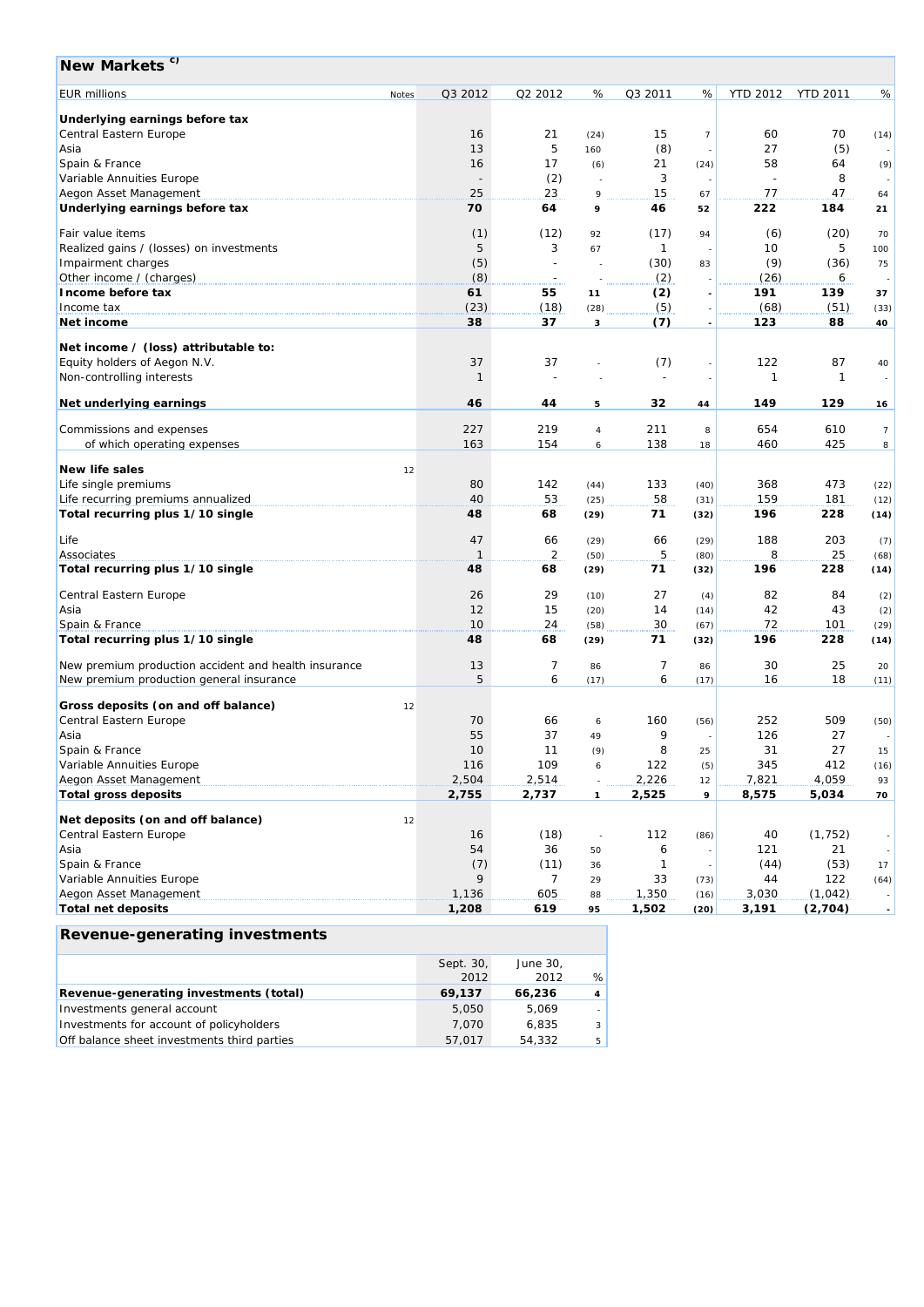| Market consistent value of new business |         |                     |              |         |      |                 |                 |      |
|-----------------------------------------|---------|---------------------|--------------|---------|------|-----------------|-----------------|------|
|                                         |         | <b>MCVNB</b>        | <b>MCVNB</b> |         |      |                 |                 |      |
| EUR millions, after tax                 | Q3 2012 | Q <sub>2</sub> 2012 | %            | Q3 2011 | %    | <b>YTD 2012</b> | <b>YTD 2011</b> | %    |
|                                         |         |                     |              |         |      |                 |                 |      |
| Americas                                | 72      | 46                  | 57           | 41      | 76   | 165             | 174             | (5)  |
| The Netherlands                         | 59      | 30                  | 97           |         |      | 116             | 27              |      |
| United Kingdom                          | 24      | 22                  |              | 16      | 50   | 73              | 55              | 33   |
| New Markets                             | 18      | 1 Q                 | (5)          |         | (33) | 6 <sup>7</sup>  | 95              | (36) |
| Total                                   | 173     | 117                 | 48           | 93      | 86   | 415             | 351             | 18   |

| Modeled new business, APE and deposits |       |         |                         |                         |         |      |                 |                 |     |
|----------------------------------------|-------|---------|-------------------------|-------------------------|---------|------|-----------------|-----------------|-----|
|                                        |       |         | <b>Premium business</b> | <b>Premium business</b> |         |      |                 |                 |     |
|                                        |       |         |                         | <b>APE</b>              |         |      | <b>APE</b>      |                 |     |
| <b>EUR</b> millions                    | Notes | Q3 2012 | Q <sub>2</sub> 2012     | %                       | Q3 2011 | %    | <b>YTD 2012</b> | <b>YTD 2011</b> | %   |
|                                        |       |         |                         |                         |         |      |                 |                 |     |
| Americas                               |       | 283     | 281                     |                         | 223     | 27   | 843             | 695             | 21  |
| The Netherlands                        |       | 49      | 73                      | (33)                    | 33      | 48   | 192             | 153             | 25  |
| <b>United Kingdom</b>                  |       | 183     | 205                     | (11)                    | 200     | (9)  | 604             | 663             | (9) |
| New Markets                            |       | 52      | 157                     | (67)                    | 64      | (19) | 338             | 327             |     |
| Total                                  |       | 567     | 716                     | (21)                    | 520     | ۰    | 1.977           | 1.838           | 8   |

|                     |                 |         | <b>Deposit business</b> | <b>Deposit business</b> |         |      |                 |                 |      |  |
|---------------------|-----------------|---------|-------------------------|-------------------------|---------|------|-----------------|-----------------|------|--|
|                     | <b>Deposits</b> |         |                         |                         |         |      | <b>Deposits</b> |                 |      |  |
| <b>EUR</b> millions | Notes           | Q3 2012 | Q2 2012                 | %                       | Q3 2011 | %    | <b>YTD 2012</b> | <b>YTD 2011</b> | %    |  |
|                     | ۰               |         |                         |                         |         |      |                 |                 |      |  |
| Americas            |                 | 5.800   | 5.209                   | 11                      | 6.104   | (5)  | 15.944          | 14.177          | 12   |  |
| United Kingdom      |                 | b       | 10                      | (50)                    |         | (55) | 23              | 47              | (51) |  |
| <b>New Markets</b>  |                 | 125     | 123                     | $\sim$                  | 186     | (33) | 428             | 660             | (35) |  |
| Total               |                 | 5,930   | 5,342                   | 11                      | 6,301   | (6)  | 16,395          | 14,884          | 10   |  |

| MCVNB/PVNBP summary   |       |              |              |                         |                       |                         |              |                         |                       |  |
|-----------------------|-------|--------------|--------------|-------------------------|-----------------------|-------------------------|--------------|-------------------------|-----------------------|--|
|                       |       |              |              | <b>Premium business</b> |                       | <b>Premium business</b> |              |                         |                       |  |
|                       |       | <b>MCVNB</b> | <b>PVNBP</b> | MCVNB /<br><b>PVNBP</b> | MCVNB /<br><b>APE</b> | <b>MCVNB</b>            | <b>PVNBP</b> | MCVNB /<br><b>PVNBP</b> | <b>MCVNB</b><br>/ APE |  |
| <b>EUR millions</b>   | Notes | 03 2012      |              | %                       | %                     | <b>YTD 2012</b>         |              | %                       | %                     |  |
|                       | 10    |              |              |                         |                       |                         |              |                         |                       |  |
| Americas              |       | 38           | 1.265        | 3.0                     | 13.6                  | 93                      | 3.717        | 2.5                     | 11.0                  |  |
| The Netherlands       |       | 59           | 939          | 6.3                     | 121.8                 | 116                     | 2.640        | 4.4                     | 60.6                  |  |
| <b>United Kingdom</b> |       | 24           | 1.306        | 1.9                     | 13.3                  | 73                      | 4.050        | 1.8                     | 12.1                  |  |
| New Markets           |       | 18           | 759          | 2.4                     | 34.8                  | 60                      | 2.631        | 2.3                     | 17.8                  |  |
| Total                 |       | 139          | 4.269        | 3.2                     | 24.4                  | 342                     | 13,038       | 2.6                     | 17.3                  |  |

|                     | <b>Deposit business</b> |              |              |                         |                          | <b>Deposit business</b> |                 |                         |                     |  |
|---------------------|-------------------------|--------------|--------------|-------------------------|--------------------------|-------------------------|-----------------|-------------------------|---------------------|--|
|                     |                         | <b>MCVNB</b> | <b>PVNBP</b> | MCVNB /<br><b>PVNBP</b> | MCVNB /<br>Deposits      | <b>MCVNB</b>            | <b>PVNBP</b>    | MCVNB /<br><b>PVNBP</b> | MCVNB /<br>Deposits |  |
| <b>EUR</b> millions | Notes                   | Q3 2012      |              | %                       | %                        |                         | <b>YTD 2012</b> | %                       | %                   |  |
|                     | 10                      |              |              |                         |                          |                         |                 |                         |                     |  |
| Americas            |                         | 34           | 9.139        | 0.4                     | 0.6                      | 72                      | 24.048          | 0.3                     | 0.5                 |  |
| United Kingdom      |                         |              |              |                         |                          |                         | 22              |                         |                     |  |
| New Markets         |                         |              | 155          |                         | $\overline{\phantom{a}}$ |                         | 607             | 0.1                     | 0.1                 |  |
| Total               |                         | 34           | 9.298        | 0.4                     | 0.6                      | 73                      | 24.677          | 0.3                     | 0.4                 |  |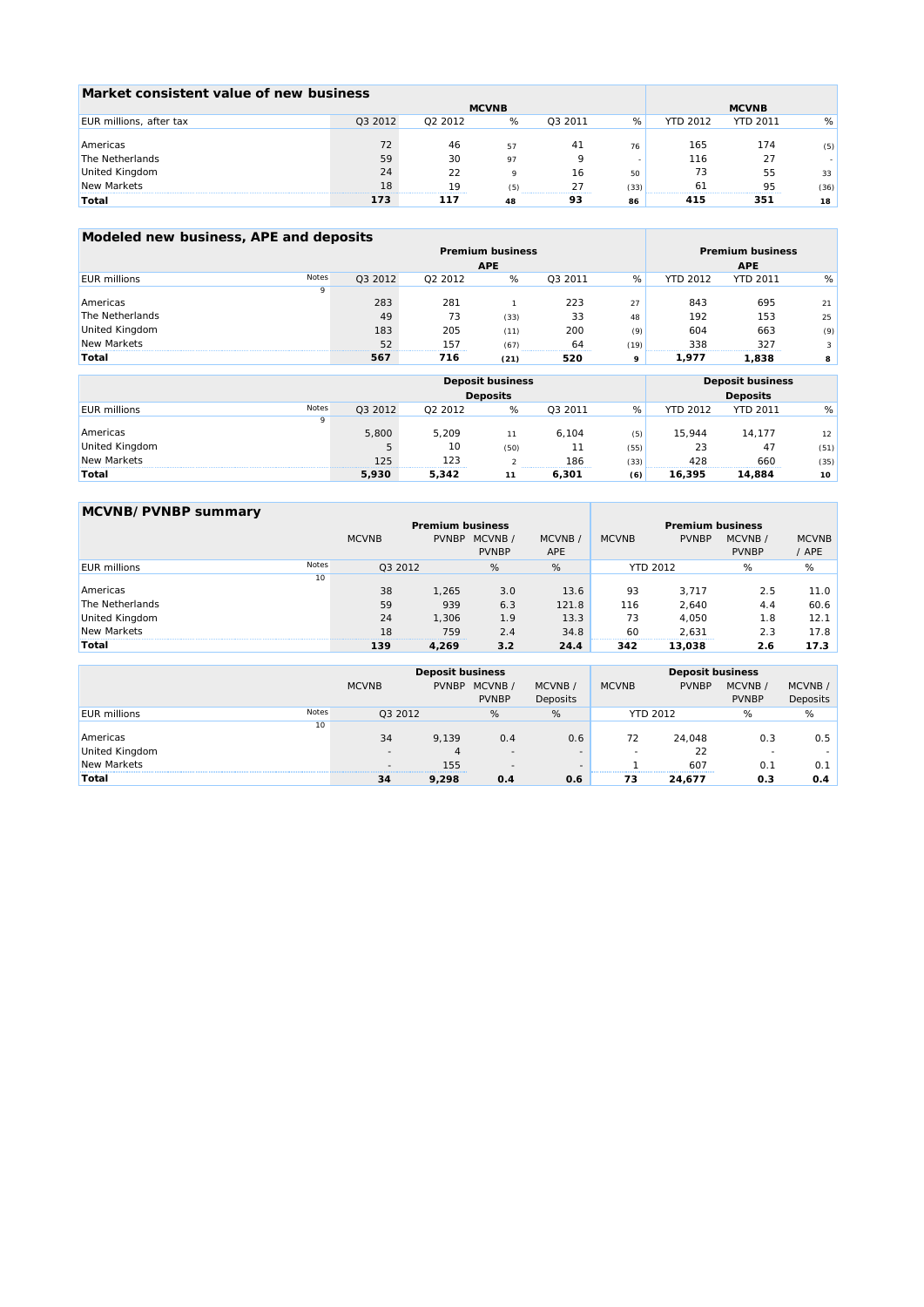#### **Notes:**

1) For segment reporting purposes underlying earnings before tax, net underlying earnings, commissions and expenses, operating expenses, income tax (including associated companies), income before tax (including associated companies) and market consistent value of new business are calculated by consolidating on a proportionate basis the revenues and expenses of Aegon's associated companies in Spain, India, Brazil and Mexico. Aegon believes that its non-IFRS measures provide meaningful information about the underlying operating results of its business including insight into the financial measures that Aegon's senior management uses in managing its business. Among other things, Aegon's senior management is compensated based in part on Aegon's results against targets using the non-IFRS measures presented here. While other insurers in Aegon's peer group present substantially similar non-IFRS measures, the non-IFRS measures presented in this document may nevertheless differ from the non-IFRS measures presented by other insurers. There is no standardized meaning to these measures under IFRS or any other recognized set of accounting standards and readers are cautioned to consider carefully the different ways in which Aegon and its peers present similar information before comparing them. Aegon believes the non-IFRS measures shown herein, when read together with Aegon's reported IFRS financial statements, provide meaningful supplemental information for the investing public to evaluate Aegon's business after eliminating the impact of current IFRS accounting policies for financial instruments and insurance contracts, which embed a number of accounting policy alternatives that companies may select in presenting their results (i.e. companies can use different local GAAPs) and that can make the comparability from period to period difficult.

For a definition of underlying earnings and the reconciliation from underlying earnings before tax to income before tax, being the most comparable IFRS measure, reference is made to Note 3 "Segment information" of Aegon's Condensed consolidated interim financial statements.

- 2) Net income refers to net income attributable to equity holders of Aegon N.V. and non-controlling interest.
- 3) Sales is defined as new recurring premiums plus 1/10 of single premiums plus 1/10 of gross deposits plus new premium production accident and health plus new premium production general insurance.
- <sup>4)</sup> The present value, at point of sale, of all cashflows for new business written during the reporting period, calculated using approximate point of sale economics assumptions. Market consistent value of new business is calculated using a risk neutral approach, ignoring the investment returns expected to be earned in the future in excess of risk free rates (swap curves), with the exeption of an allowance for liquidity premium. The market consistent value of new business is calculated on a post tax basis, after allowing for the time value financial options and guarentees, a market value margin for non-hedgeable financial and non-financial risks and the costs of non-hedgeable stranded capital.
- <sup>5)</sup> Return on equity is calculated by dividing the net underlying earnings after cost of leverage by the average shareholders' equity excluding the preferred shares and the revaluation reserve.
- 6) Capital securities that are denominated in foreign currencies are, for purposes of calculating the capital base ratio, revalued to the period-end exchange rate. All ratios exclude Aegon's revaluation reserve.
- $7)$  Included in other income/(charges) are charges made to policyholders with respect to income tax in the United Kingdom.
- <sup>8)</sup> Includes production on investment contracts without a discretionary participation feature of which the proceeds are not recognized as revenues but are directly added to Aegon's investment contract liabilities.
- 9)  $APE = recurring premium + 1/10 single premium$ .
- <sup>10)</sup> PVNBP: Present value of new business premiums (PVNBP) is the premiums for the new business sold during the reporting period, projected using assumptions and projection periods that are consistent with those used to calculate the market consistent value of new business, discounted back to point of sale using the swap curve (plus liquidity premium where applicable).
- <sup>11)</sup> Reconciliation of operating expenses, used for segment reporting, to Aegon's IFRS based operating expenses.

|                                              |     | Q3 2012 YTD 2012 |
|----------------------------------------------|-----|------------------|
|                                              |     |                  |
| Employee expenses                            | 504 | 1.537            |
| Administrative expenses                      | 280 | 814              |
| <b>Operating expenses for IFRS reporting</b> | 784 | 2,351            |
| Operating expenses related to associates     | 14  |                  |
| Operating expenses in earnings release       | 798 | 2,393            |

- <sup>12)</sup> New life sales, gross deposits and net deposits data include results of Aegon's associated companies in Spain, India, Brazil and Mexico which are consolidated on a proportionate basis.
- <sup>13)</sup> Operational free cash flow reflect the sum of the return on free surplus, earnings on in-force business, release of required surplus on in-force business reduced by new business first year strain and required surplus on new business. Refer to Aegon's Embedded Value 2011 report for further details.
- <sup>a)</sup> The calculation of the IGD (Insurance Group Directive) capital surplus and ratio are based on Solvency I capital requirements on IFRS for entities within the EU (Pillar 1 for Aegon UK), and local regulatory solvency measurements for non-EU entities. Specifically, required capital for the life insurance companies in the US is calculated as two times the upper end of the Company Action Level range (200%) as applied by the National Association of Insurance Commissioners in the US. The calculation of the IGD ratio excludes the available and required capital of the UK With-Profit funds. In the UK solvency surplus calculation the local regulator only allows the available capital number of the With-Profit funds included in overall local available capital to be equal to the amount of With-Profit funds' required capital.
- b) The results in this release are unaudited.
- c) The comparative 2011 figures have been revised to reflect changes in Aegon's organization. Businesses in Asia, which were previously managed by Aegon Americas, are included in the Asia line of business within the New Markets segment. This revision in financial reporting reflects changes in management of the organization, as Aegon's Asian operations are now managed from the company's regional head office in Hong Kong.